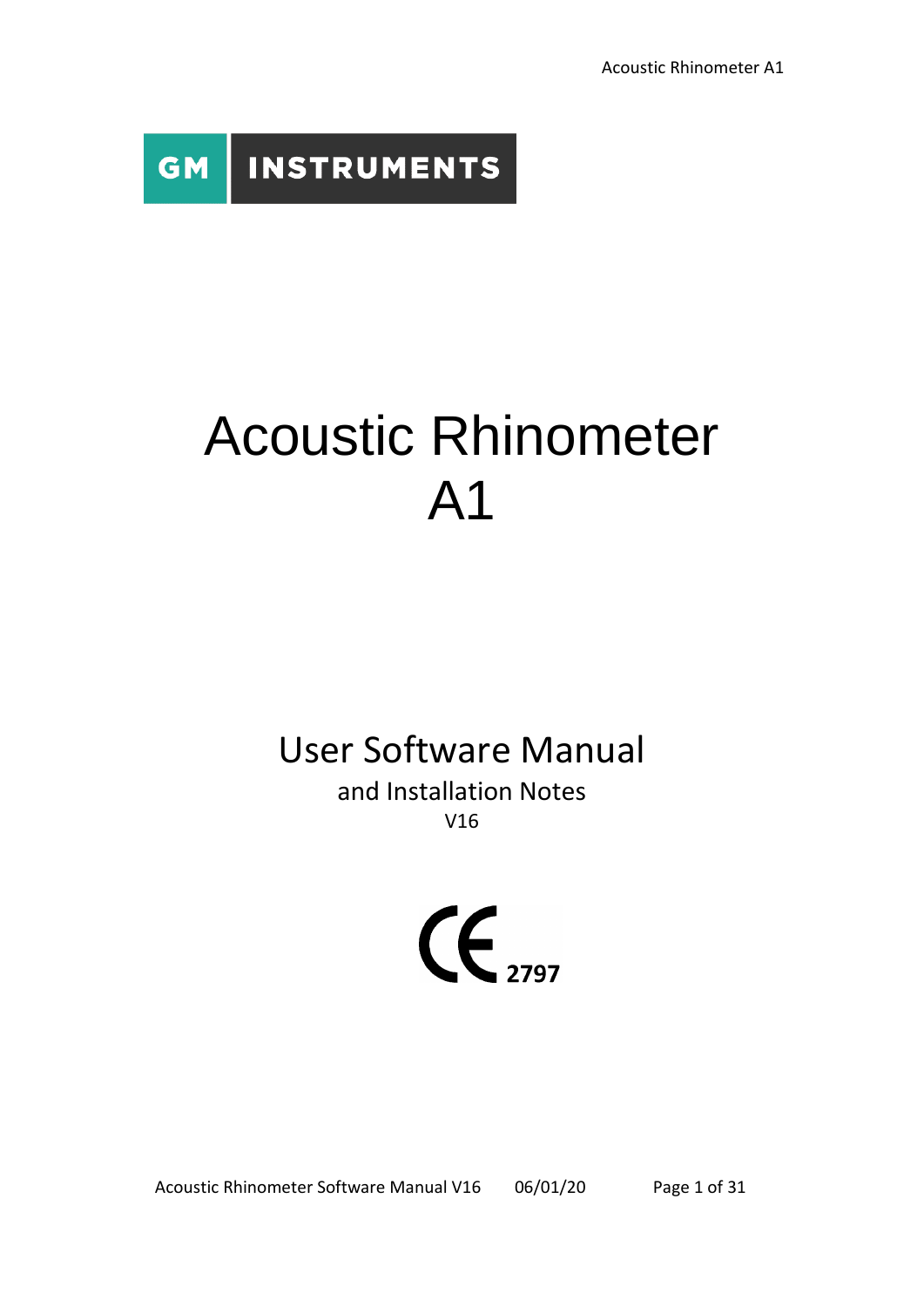## **TABLE OF CONTENTS**

| <b>SOFTWARE INSTALLATION</b>                                | PAGE 3  |
|-------------------------------------------------------------|---------|
| <b>HOW TO CONFIGURE THE SOFTWARE</b>                        | PAGE 6  |
| <b>STARTING A TEST</b>                                      |         |
| TO PREPARE FOR MEASUREMENTS ON A NEW SUBJECT                | PAGE 21 |
| TO PREPARE FOR MEASUREMENTS ON A REPEAT SUBJECT             | PAGE 21 |
| TO MAKE A NEW ACOUSTIC RHINOMETRY RECORD                    | PAGE 22 |
| TO COMPARE TEST RESULTS (L/R AND L/R-PRE AGAINST L/R-POST)  | PAGE 24 |
| TO DELETE A TEST RESULT                                     | PAGE 27 |
| <b>BATCH TEST FACILITY (CLINICAL/RESEARCH VERSION ONLY)</b> | PAGE 28 |
| DATA EXPORT FACILITY (CLINICAL/RESEARCH VERSION ONLY)       | PAGE 30 |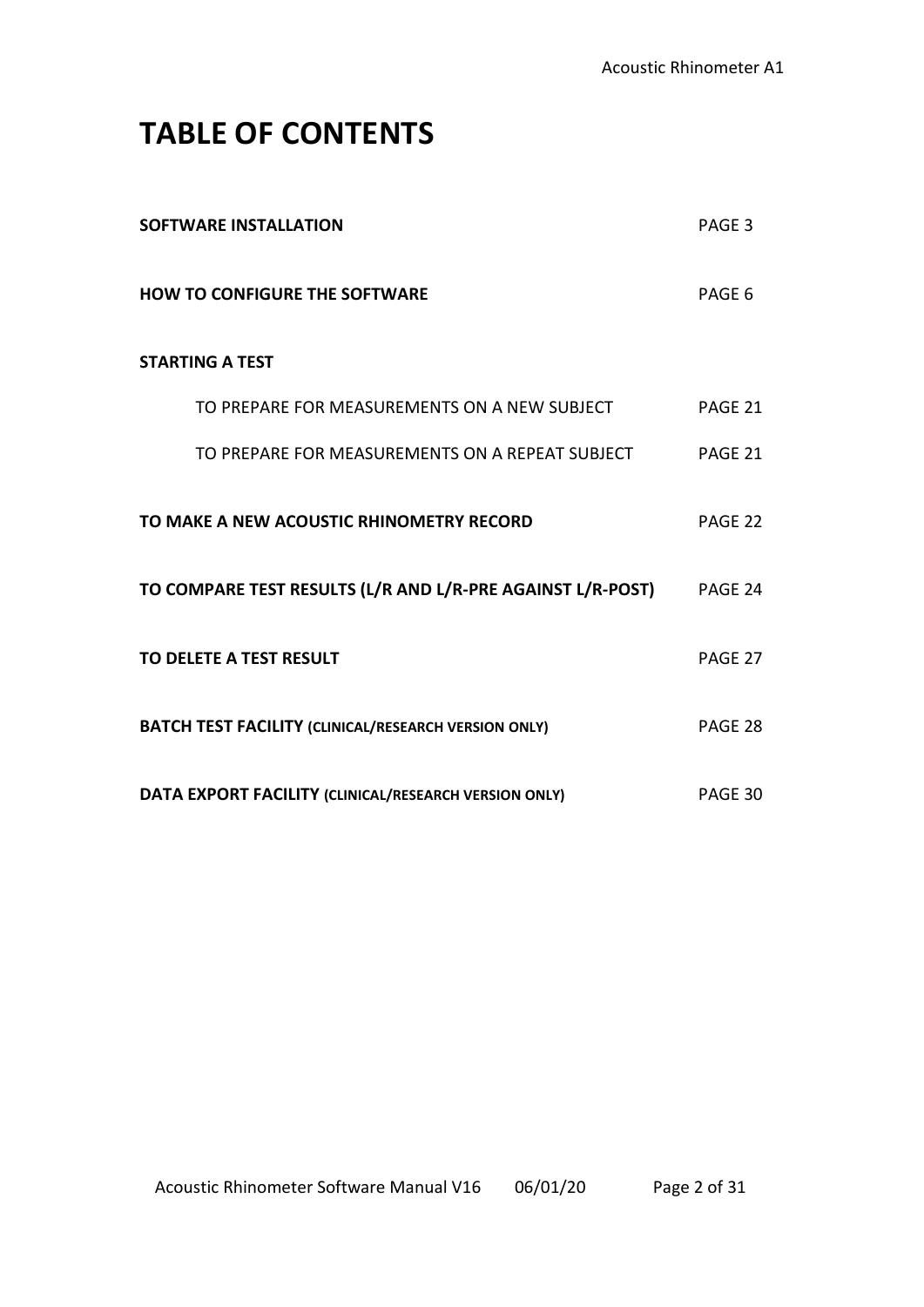## **SOFTWARE INSTALLATION**

#### **COMPUTERS SUPPORTED**

The A1 can be made to work on any PC which runs a Windows based operating system which has a free USB socket

**N.B.** Units which comply with EN 60950 should be used.

#### **PRINTERS SUPPORTED**

As these instruments operate in a Windows environment, print capability depends on you having installed a printer under Windows. Virtually any printer, which works under the version of Windows you have, will be suitable.

#### **INSTALLATION SEQUENCE**

The software comes on 2 CDs or 1 Thumb Drive (containing 2 folders). It is advisable to close any other programs you may be running while performing the installation as you may need to restart the PC during this operation.

#### **INTERFACE BOARD SOFTWARE (Measurement Computing)**

#### **Ensure the USB cable is NOT connected to the A1 unit.**

If you have an MCC DAQ disk, put it in your drive and allow it to auto run, or open it and click on Install. You only need to install InstaCal/Universal Library software from this disk. Other options such as Tracer and manuals are not required.

If you have a Thumb Drive put it in a free USB socket and navigate to it. Open the MC folder, and click on icalsetup.exe. Accept the defaults offered.

The program InstaCal and other driver software will be loaded to a folder called Measurement Computing.

#### **INTERFACE BOARD HARDWARE**

The next installation operation is to have your PC identify the USB A/D converter, which is built into the A1 unit. To do this, connect the A1 to your PC using the cable supplied. (It is not necessary to power up the A1 or at this stage or load its software) Click on the **Start button,** scroll down to **Measurement Computing**, select it and scroll down to **InstaCal** and click on it. **InstaCal** will show no boards installed as shown below.

| <b>InstaCal</b>                        |            |
|----------------------------------------|------------|
| Install Calibrate<br>File<br>Test Help |            |
| $\bullet$                              | 三三         |
| PC Board List                          |            |
|                                        |            |
|                                        |            |
| Ready                                  | <b>NUM</b> |

Acoustic Rhinometer Software Manual V16 06/01/20 Page 3 of 31 Wait for a few seconds as the USB interface is recognised and the drivers are loaded.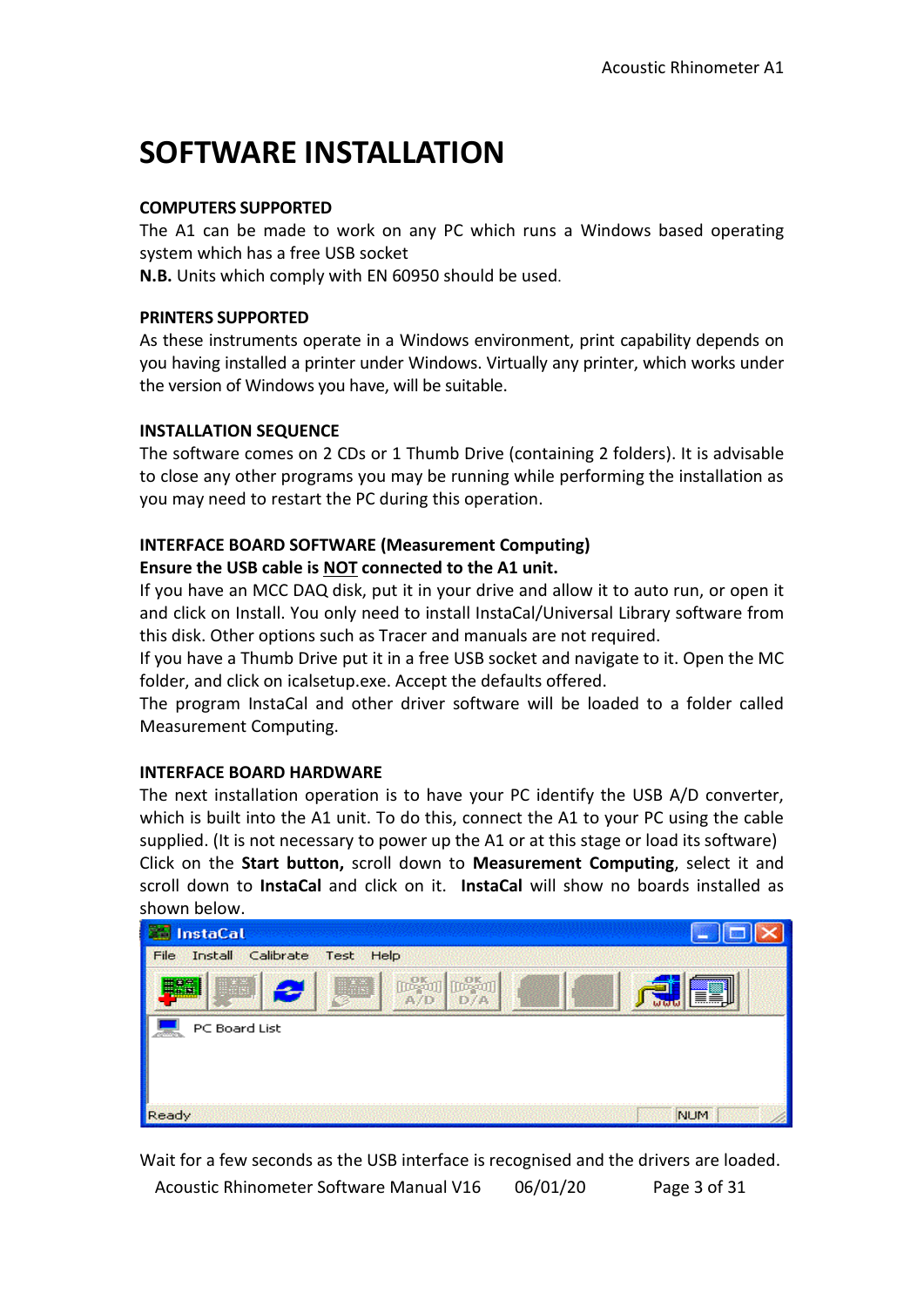If this doesn't happen, click on **Install**, then **Refresh**. Once completed, the InstaCal screen will offer the opportunity to accept your USB board.

**N.B.** the serial number for the USB in each A1 is unique. The most recent units are for type 201, while older A1 units will have a 1208 USB module installed.

| <b>InstaCal</b>                              | Plug and Play Board Detection                                                   | × |            |
|----------------------------------------------|---------------------------------------------------------------------------------|---|------------|
| Calibrat<br>Install<br>File<br>PC Board List | The following plug and play devices have<br>been detected<br>VUSB-201 (1C598CE) |   | ≣∃         |
| Ready                                        | Check those devices you wish to have<br>added to the configuration file.<br>OK  |   | <b>NUM</b> |

Click on **OK**



When InstaCal shows the screen above, (shown for a 201 module) USB installation is complete and InstaCal can be closed.

#### **GMI SOFTWARE**

Put the GMI CD in your drive or open the folder A1 on your Thumb Drive. Navigate to the file Setup-Acoustic\_V3\_X\_X\_XXXX.exe and click on it. Accept the defaults offered at each stage, until you are asked for the desired location for the .ini file – you will be offered the choice of the shared folder or the application folder. Unless you plan on using the system on a network, the application folder should be selected.

#### **CHILD SOUND TUBE**

Acoustic Rhinometer Software Manual V16 06/01/20 Page 4 of 31 If you have purchased your A1 Acoustic Rhinometer with the optional additional smaller sound tube, for use with children and small animals, then there will be an additional screen during the installation process which allows you to have the installation wizard produce shortcuts on the desktop for you: **Acoustic – Adult** and **Acoustic - Child**. It is recommended that you select the **Acoustic – Adult** and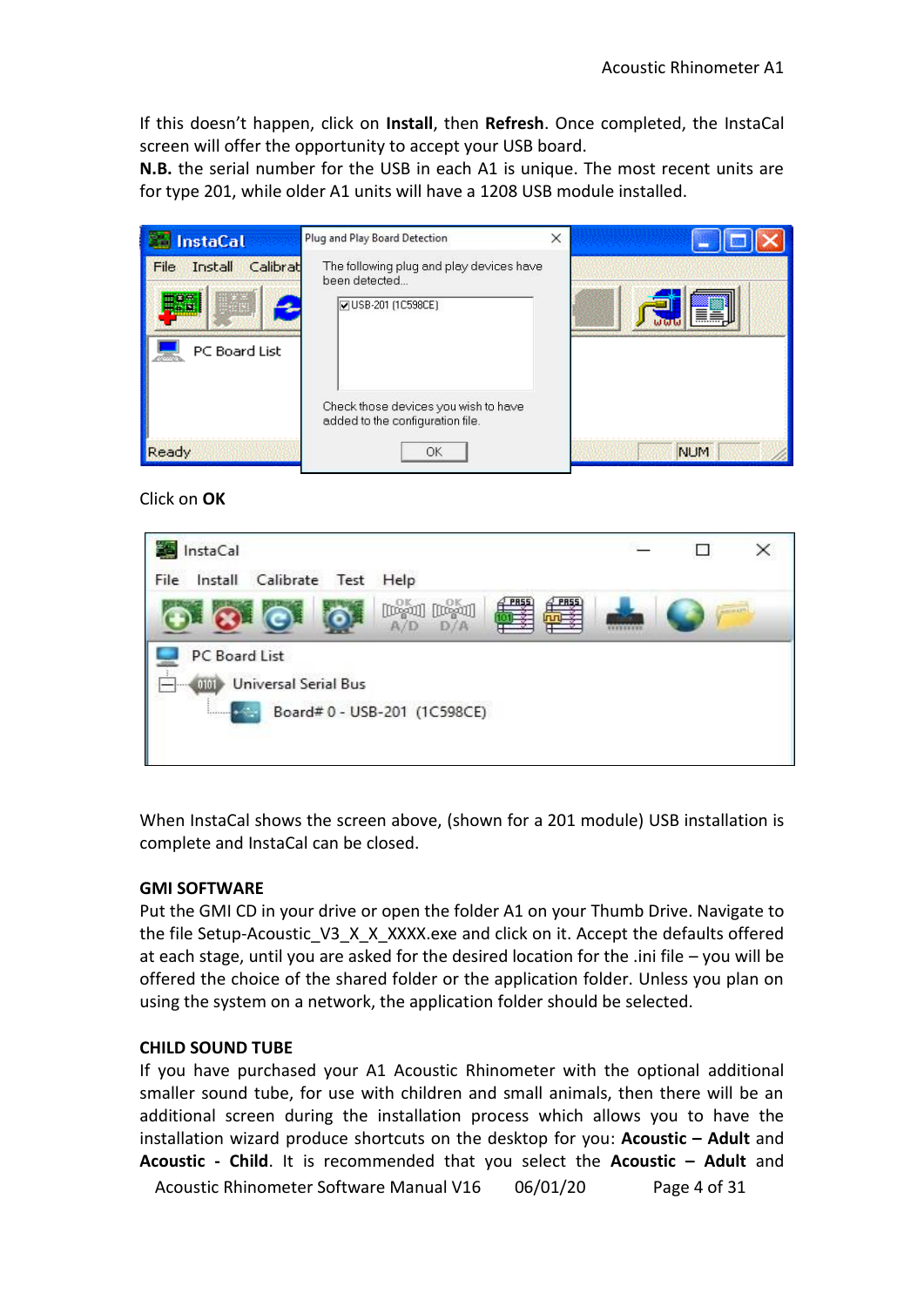**Acoustic – Child** boxes and click **Finish** in the bottom right corner of the screen. Shortcuts will then appear on your desktop which will open the software preconfigured for use with both the adult and child sound tubes.

**N.B.** In use, if you open the wrong configuration of software for the sound tube you have connected, it will produce erroneous results.

The A1 Acoustic Rhinometer program can now be started by clicking on:

The **Start** button and from the program list select Acoustic, then Acoustic. If Adult and Child sound tubes are installed, click on the one you wish to use and check that the appropriate sound tube is connected to the A1.

The program opens a blank patient file as shown:

|           | <sup>9</sup> <sub>21</sub> Acoustic - New file |                              |                |         |           |  |
|-----------|------------------------------------------------|------------------------------|----------------|---------|-----------|--|
| File View |                                                | Acquisition Calibration Help |                |         |           |  |
| New       | €<br>Open                                      | Save                         | kμ<br>Acoustic | - Print | B<br>Exit |  |
|           | Fill Patient record Fill Tests   St Report     |                              |                |         |           |  |
| Name      |                                                |                              |                |         |           |  |
| ID no.    |                                                |                              |                |         |           |  |
|           |                                                |                              |                |         |           |  |
|           |                                                |                              |                |         |           |  |

If you wish to change the fields listed in the Patient Record screen, this should be done at the beginning, before starting to save records. To do this, click on File, click on Close, click on File, click on Settings, select the Patient Record Tab and make the alterations you want, as described in the following pages.

If you wish to make measurements on a New subject, click on File, click on Close, then click on New.

If you wish to bring back a record of a Patient previously tested, click on Open.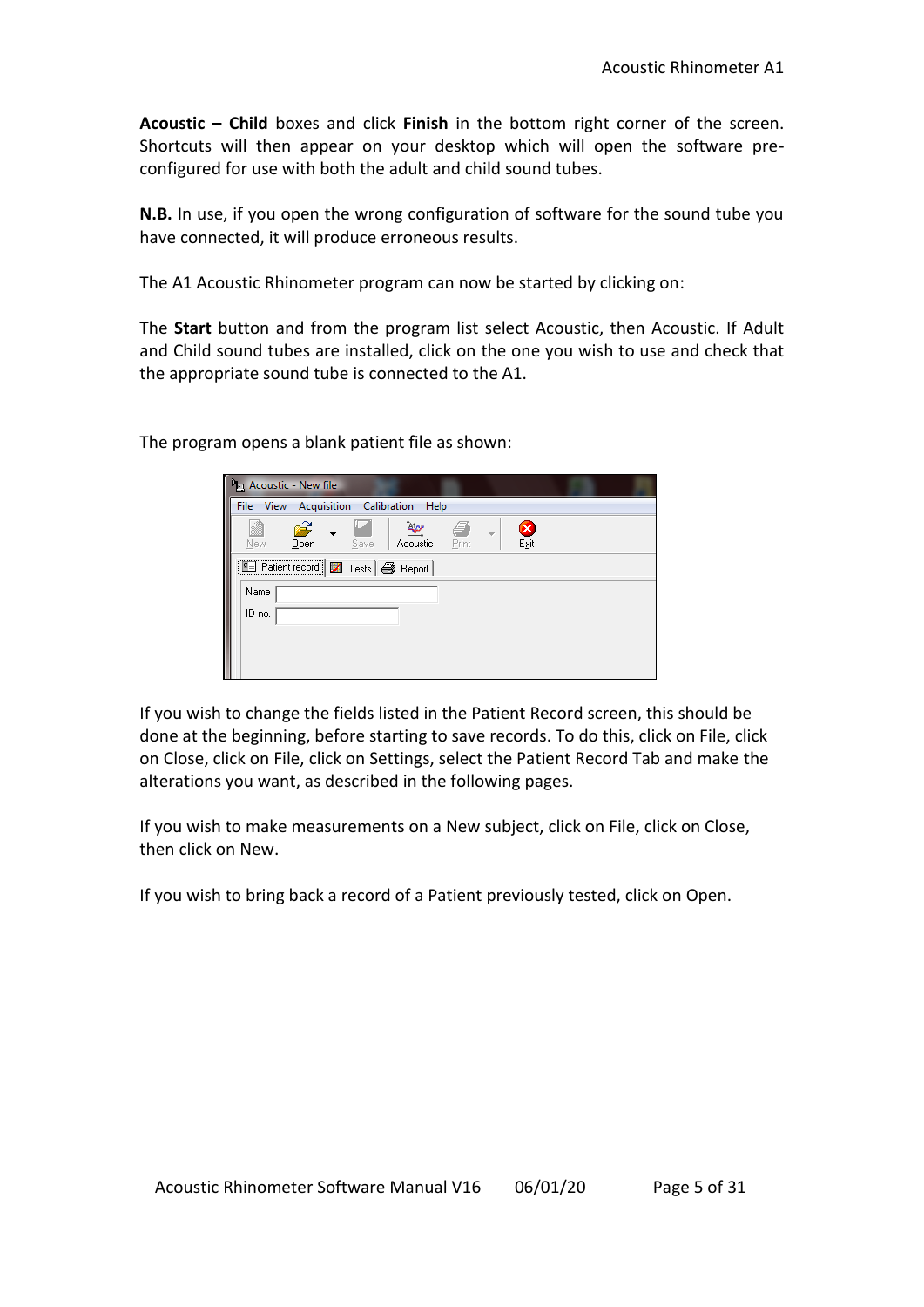## **HOW TO CONFIGURE THE SOFTWARE**

Several elements within the program can be configured to suit your application. **N.B.** Although you may wish to reconfigure these elements again later it should be noted that fields within the Patient record screen cannot be changed after storing results for a particular subject as the stored information may become inaccessible – see page 10 for more details.

All changes are made by clicking on **File** -> **Settings**.

**N.B.** The values shown on the following screens (and particularly in the acquisition screens) are examples only, as every system is individually configured.

A new window named **Settings** is then displayed which shows two super-tabs, each of which contains subtabs with user-configurable items. The two tabs are labelled **General** and **Acoustic.**

|                                                                                                                                                                                                                    |                                                                                                                                                                                                                                     | 囫                                                                                                                                            |
|--------------------------------------------------------------------------------------------------------------------------------------------------------------------------------------------------------------------|-------------------------------------------------------------------------------------------------------------------------------------------------------------------------------------------------------------------------------------|----------------------------------------------------------------------------------------------------------------------------------------------|
| Settings                                                                                                                                                                                                           |                                                                                                                                                                                                                                     |                                                                                                                                              |
| ⊟- General<br>User interface<br>- Patient record<br>⊱ Styles<br><sup>i…</sup> Report<br>白- Acoustic<br>— Devices<br>-- Acquisition<br>- Acquisition (adv)<br>⊸ Results.<br>l— Plot<br><sup>i</sup> Reference data. | <b>General &gt; User interface</b><br><b>Main window</b><br>Show toolbar button captions<br>Show system time in statusbar<br>Middle mouse button action.<br><b>Misc</b><br>Auto size test results table<br>Localization<br>Language | ⊽<br>Acoustic acquisition<br>$\blacktriangledown$<br>⊽<br>Auto determine<br>$\blacktriangledown$<br>Please restart to make setting effective |
|                                                                                                                                                                                                                    |                                                                                                                                                                                                                                     | 0K<br>Cancel<br>Apply                                                                                                                        |

#### **GENERAL > USER INTERFACE TAB**

The **General** > **User Interface** tab allows you to:

- Show captions on the toolbar buttons
- Show the PC system time in the status bar
- Enable the middle mouse button to open the acquisition window

Acoustic Rhinometer Software Manual V16 06/01/20 Page 6 of 31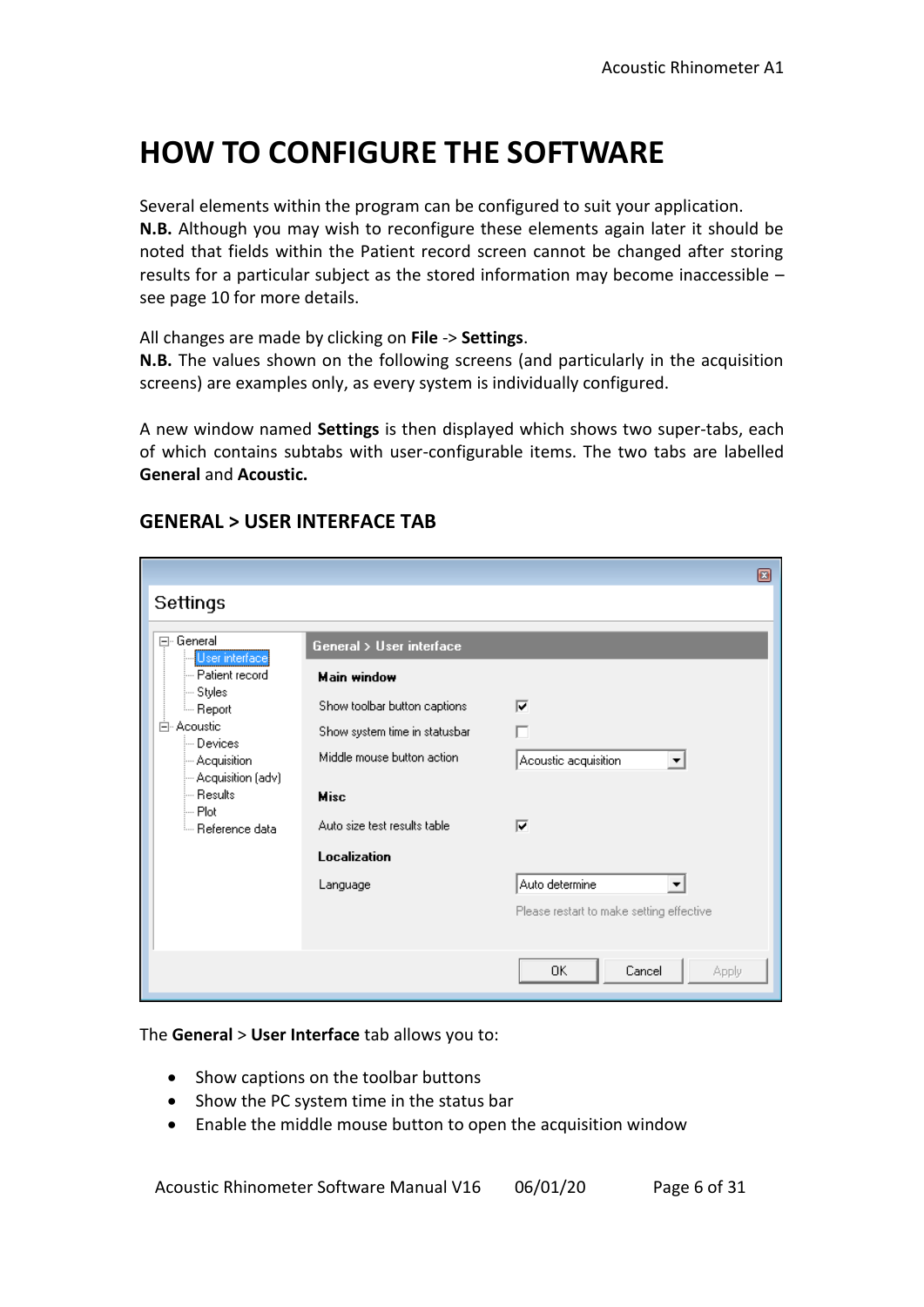- Make the system adjust the graphics display following a test to allow space for the table of results appropriate to that test
- Make the system match the language set on the PC to any of the options supplied with the A1 software, when possible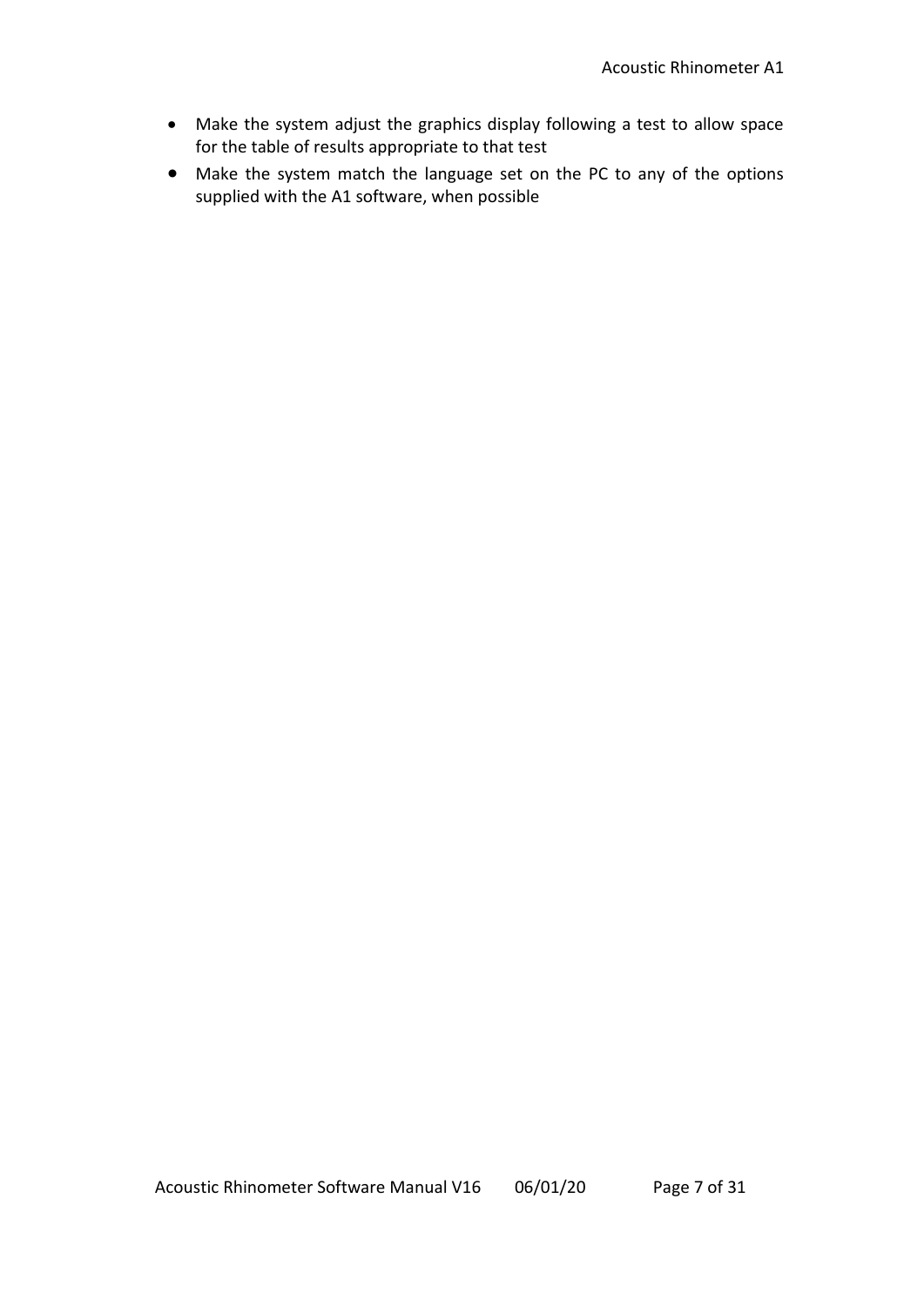| ⊡- General<br>└─ User interface                                                                                                                                                   | <b>General &gt; Patient record</b> |                                                                                                                                                                                                                                            |
|-----------------------------------------------------------------------------------------------------------------------------------------------------------------------------------|------------------------------------|--------------------------------------------------------------------------------------------------------------------------------------------------------------------------------------------------------------------------------------------|
| Patient record<br>⊱ Styles<br><sup>i</sup> Report<br>Acoustic<br>Ėŀ<br>Devices<br>-- Acquisition<br>--- Acquisition (adv)<br>— Resultsi<br>l… Plot<br><sup>i</sup> Reference data | List of fields<br>Name<br>IID no.  | <b>Field properties</b><br>Caption<br>ID no.<br>15<br>Maximum length<br>lN.<br>Input mask (format)<br>$\cdots$<br>Default value<br>Position on same line as previous field<br>Hide on printouts<br>$\nabla$ Use for suggestion of filename |
|                                                                                                                                                                                   | Delete<br><b>New</b>               |                                                                                                                                                                                                                                            |

#### **GENERAL > PATIENT RECORD TAB**

The **General** > **Patient record** information window can contain many fields. You can include as many or as few as you want, put them in any order, define what kind of data is acceptable for entry in any field and specify the size of each field.

The Patient Record tab contains the following elements:

**List of fields** is a window which shows the current labels already selected for inclusion. If you click on one of these it can be edited or deleted or its position moved within the group. When highlighted, the information relating to its structure is shown on the right-hand side of the window under the following headings:

**Caption -** the current label selected for editing

**Maximum Length -** the number of character spaces allocated in the **Patient Information** window against that name

**Input mask (format) -** the conditions applied to character entry in the associated **Caption** field

In the above example, **ID no.** is highlighted in the **Lists of fields** window. The label **ID no.** is shown in the **Caption** field and it can be seen that currently space is allowed for 15 characters. The applied mask was one which only allowed valid filename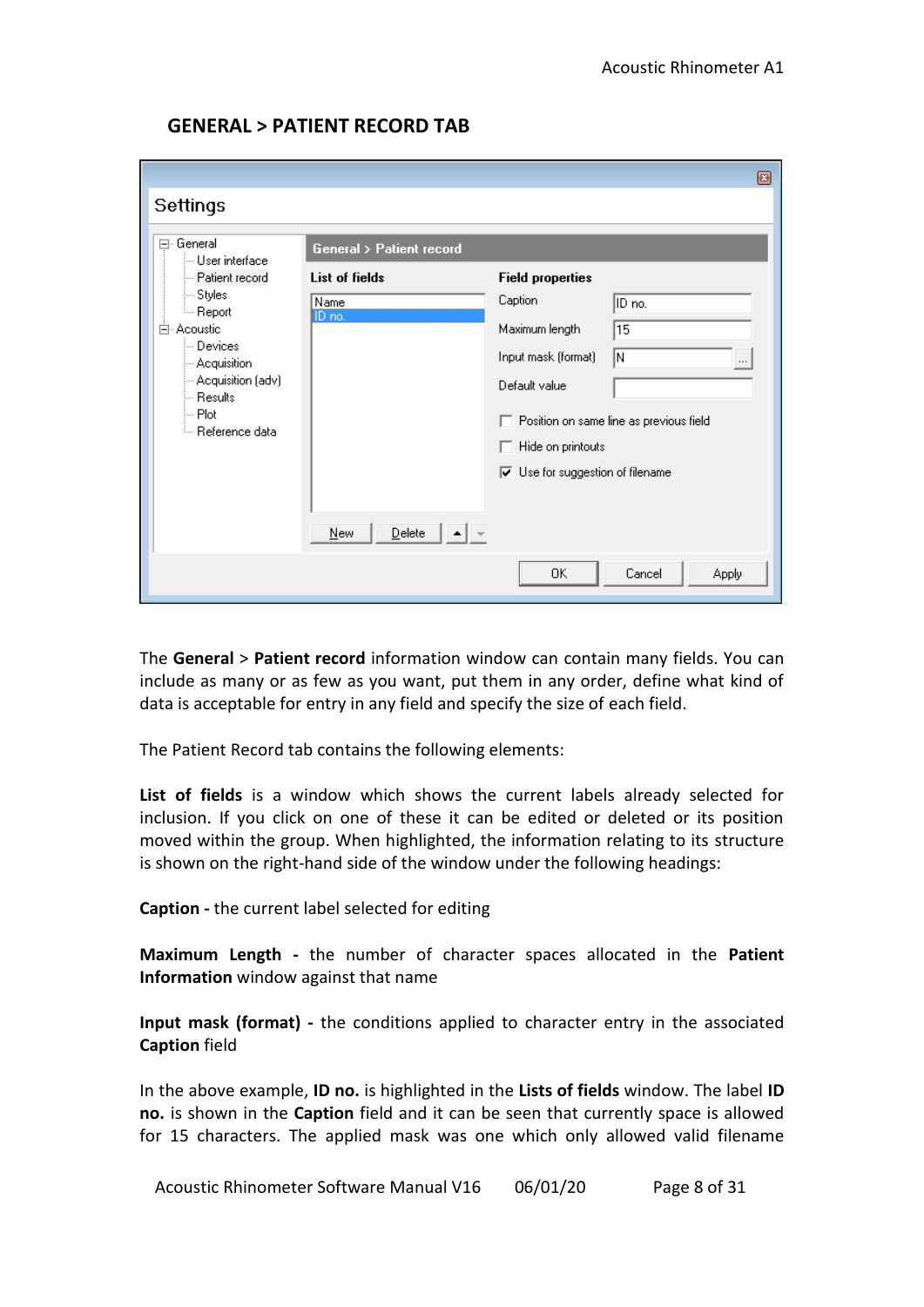characters, and no spaces or other characters. Masks can be selected or changed by clicking on the button on the extreme right of the **Input mask (format)** field.

| Input masks                                              |   |
|----------------------------------------------------------|---|
| First letter uppercase                                   |   |
| Everything in uppercase<br>Only numbers                  |   |
| Only alphabetic characters                               | Ξ |
| Only alphanumeric characters<br>Only filename characters |   |
| Phone number                                             |   |
| Mask<br>F                                                |   |
| Test                                                     |   |
| Cancel<br>ΩK                                             |   |

The **Input masks** window allows selection of the conditions you want to apply and has space below for you to test the restrictions. If you wish to keep the currently selected field, click on **OK,** and then on **Apply**.

If you wish to discard any field, highlight that field and click on **Delete.** If you want to add a new one, click on **New**.

If you want to change the order in which they appear, highlight the one you want to move and then use the **Up** and **Down** arrow buttons to the right of the **Delete**  button.

You can place more than one item on a line by placing it below the item you want it lined up with and clicking on **Position on same line as previous field**.

You can also hide a field from a printout by highlighting it and clicking on **Hide on printouts**.

A field can be used for the test file name by highlighting it and then clicking on **Use for suggestion of filename**.

**N.B.** The software will open in a blank patient record. If you wish to add or remove any fields from the Patient record screen or make changes to them you must first close the current record by selecting **File** -> **Close** from the main toolbar.

(This software enhancement has been made to stop patient files being accidentally corrupted – a side effect of a patient record being changed while open within the software, as is briefly mentioned on p6).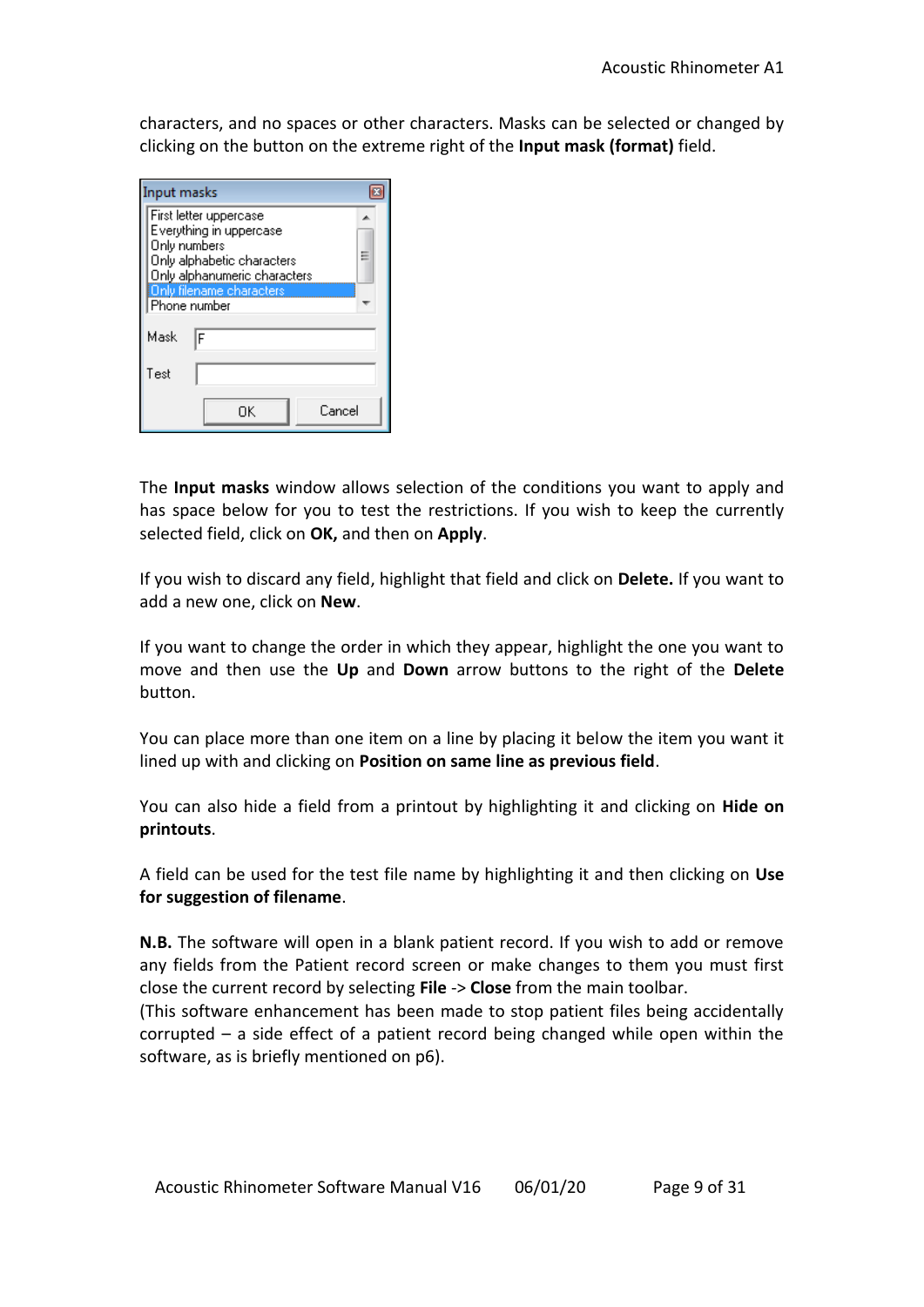#### **GENERAL > STYLES TAB**

|                                                                                                                                                                                                                          | ▣                                                                                                                                                                                                                                                                                                                                                                         |
|--------------------------------------------------------------------------------------------------------------------------------------------------------------------------------------------------------------------------|---------------------------------------------------------------------------------------------------------------------------------------------------------------------------------------------------------------------------------------------------------------------------------------------------------------------------------------------------------------------------|
| Settings                                                                                                                                                                                                                 |                                                                                                                                                                                                                                                                                                                                                                           |
| ⊟- General<br>└─ User interface<br>— Patient record<br>Styles<br><sup>i…</sup> Report<br>- Acoustic<br>Ė<br>— Devices<br>-- Acquisition<br>- Acquisition (adv)<br>i— Results.<br>⊧⊹ Plot<br><sup>i</sup> Reference data. | <b>General &gt; Styles</b><br>Application user interface (screen)<br>Target<br>$\blacktriangledown$<br><b>Plot</b> item<br>Color<br>Style<br>Item<br>A.<br>Acoustic plot background<br>E<br>$\Box$<br>Axis labels<br>Arial 8<br>Matrix<br>Curve 1<br>Curve <sub>2</sub><br>Curve 3<br>Curve 4<br>m<br>∢<br>Þ<br>Pen style<br>Preview<br>Color<br><b>Ihickness</b><br>Font |
|                                                                                                                                                                                                                          | 0K<br>Cancel<br>Apply                                                                                                                                                                                                                                                                                                                                                     |

The **General** > **Styles** tab allows you to set up colours and line styles for either the screen or the printout.

**Target -** here you can select **Application user interface (screen)** or **Report (printer)**  for alteration

**Plot Item -** scrolling window which contains a list of the screen or printout elements whose colour, line style, or font can be changed

**Color -** colour palette, from which you choose the colour you want applied to the element selected in the item window

**Style -** displays the colour, line style or font currently set for the element shown in the item window

**Pen Style -** allows you to set different types of line for the selected element

**Thickness -** allows you to apply different line thickness to any line drawing element selected from the item window

**Preview -** window which lets you see the effect of a change

Acoustic Rhinometer Software Manual V16 06/01/20 Page 10 of 31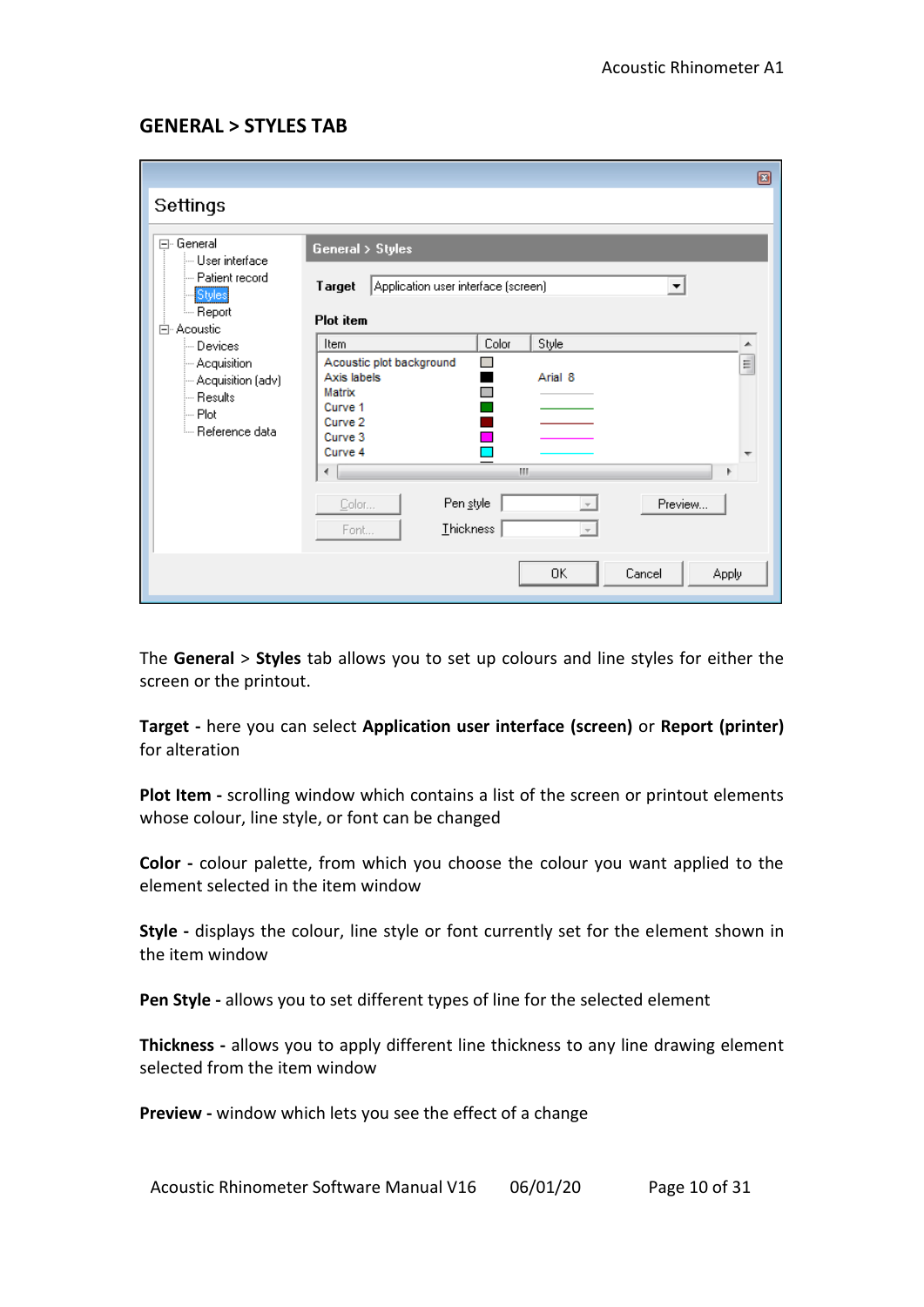To make a change to the default settings select **Application user interface (screen)** or **Report (printer)** from the top dropdown menu, select an **Item** from the list, select your desired **Pen** colour and, if appropriate, **Pen Style** or **Thickness.** You can immediately see the effect of that change in the **Preview** window.

If you click on **Apply**, the change will be recorded and you can move to another element. If you click on **OK** instead of **Apply**, the change will be made, and recorded, but you will close the **Setup** window and return to the main screen.

| <b>Item Name</b>                                         | <b>Item Description</b>                                                                                                                              |
|----------------------------------------------------------|------------------------------------------------------------------------------------------------------------------------------------------------------|
| <b>Acoustic Plot Background</b><br>(Testing screen only) | The background colour of the graphs viewed on the screen during<br>testing                                                                           |
| Axis Labels                                              | Numbers marking the axes on the A1 graphs                                                                                                            |
| Matrix                                                   | The non-zero grid lines for each graph                                                                                                               |
| Curve 1 - Curve 10                                       | Each of the captured curves shown on a graph at any given time                                                                                       |
| Acoustic MeanBase (L+R)                                  | Colour of the left and right baseline curves when performing a<br>comparison                                                                         |
| Acoustic MeanComp (L+R)                                  | Colour of the left and right comparison curves                                                                                                       |
| Acoustic Goldnose                                        | Curve relating to the Goldnose Acoustic Rhinometer calibration<br>device                                                                             |
| Graph Border / Graph<br>Area                             | Colour of graph borders and background areas                                                                                                         |
| Axes                                                     | Zero lines on the graphs                                                                                                                             |
| <b>Results Values Text</b>                               | All text in the tables                                                                                                                               |
| Subgraph Caption                                         | Text in the "Remarks" box in the bottom right corner of the screen                                                                                   |
| Legend: Item Text/Box<br>Frame/ Box Background           | Colour of the frame, background within the frame and the text within<br>the frame of a legend describing the information contained within a<br>graph |
| <b>Patient Record</b><br>Background                      | Background of the main screen where patient details are entered                                                                                      |

#### **Application User Interface (screen)** & **Report (printer)**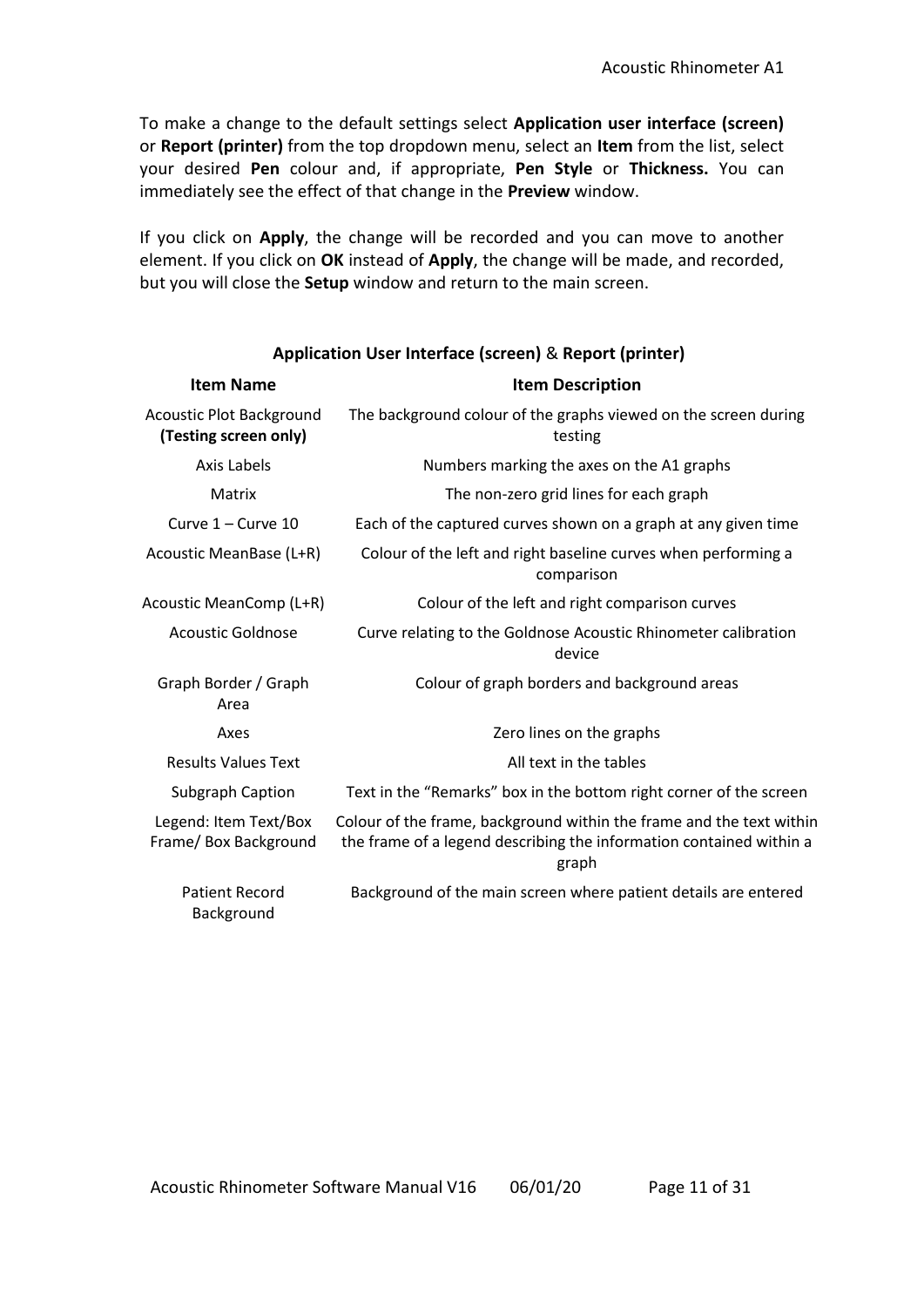#### **GENERAL > REPORT TAB**

|                                                                                                                                                                                                         |                                                                                        |                                                     |    |        | ◙     |
|---------------------------------------------------------------------------------------------------------------------------------------------------------------------------------------------------------|----------------------------------------------------------------------------------------|-----------------------------------------------------|----|--------|-------|
| Settings                                                                                                                                                                                                |                                                                                        |                                                     |    |        |       |
| 日· General<br>User interface<br>- Patient record<br>∣— Styles<br>- Report<br>白· Acoustic<br>⊢ Devices<br>$-$ Acquisition<br>- Acquisition (adv)<br>i— Results<br>∣— Plot<br><sup>i</sup> Reference data | <b>General</b> > Report<br>Report header<br>Custom text<br>Page margins<br>Top<br>Left | Acoustic rhinometer<br>5<br>mm<br>۰<br>5<br>÷<br>mm |    |        |       |
|                                                                                                                                                                                                         |                                                                                        |                                                     | 0K | Cancel | Apply |

The **General** > **Report Tab** allows for the setting of a title which will appear on printouts and the alteration of printer margins. More detailed control of printer options is available in the normal Windows print driver dialogue box.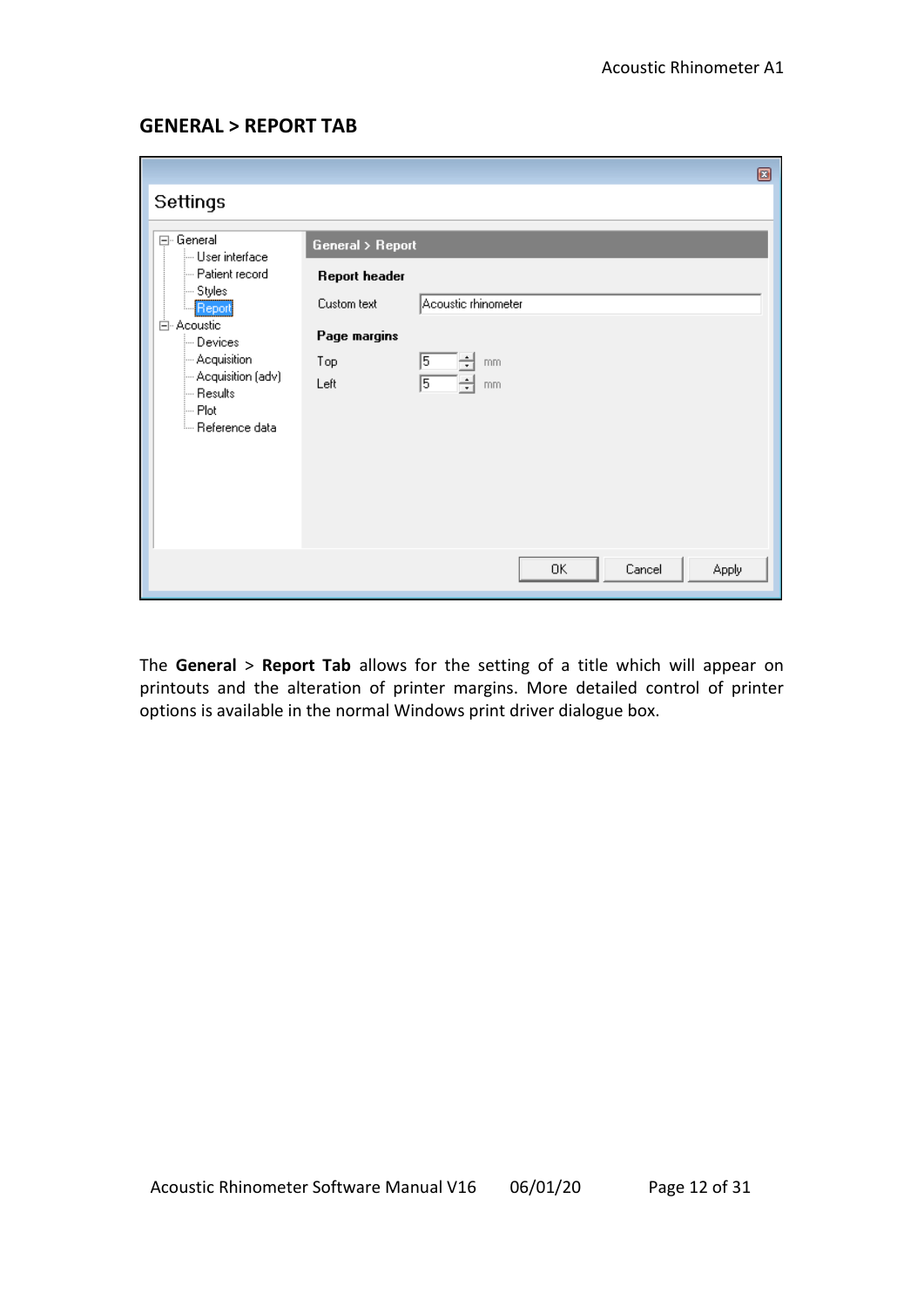#### **ACOUSTIC > DEVICES TAB**

The **Acoustic > Devices** screen shown below displays the USB device number assigned to the instrument [0]. If you then click on the device (**A1 Acoustic Rhinometer**, in the below example) the buttons at the bottom of the window become active.

| General<br>User interface                                                                               | <b>Acoustic &gt; Devices</b>                        |
|---------------------------------------------------------------------------------------------------------|-----------------------------------------------------|
| - Patient record                                                                                        | <b>Acquisition devices</b>                          |
| $-$ Styles<br><b>I.</b> Report                                                                          | Name<br>Index<br>0 A1 Acoustic Rhinometer [USB-201] |
| Devices<br>- Acquisition<br>- Acquisition (adv)<br>- Results<br>$-$ Plot<br><sup>i</sup> Reference data | Add<br>Remove<br>Configure<br>Calibrate             |

If you click on **Configure,** you will see:

| A1 Acoustic Rhinometer [USB-201] |                         |                 |
|----------------------------------|-------------------------|-----------------|
| Channel                          | Channel 0 @ USB-201 [0] | <b>INSTACAL</b> |
| Gain                             | $± 10$ Volts            | <b>SPARK</b>    |
| Sampling frequency               | 100000<br>Hz            |                 |
| Serial number                    |                         |                 |
| Upsampling                       | Disabled                |                 |
| Pause between traces             | 700<br>ms               |                 |

When the USB interface is installed **(USB-201)**, the window will show: the board number [0], the channel used for the microphone (which, by default, is channel 0), the selected gain setting (**±10 Volts**), the basic sampling frequency (100kHz), the upsampling option will be disabled, and the pause between each measurement (**700 mS**). These are the default settings for a **USB-201** interface and should not normally be changed.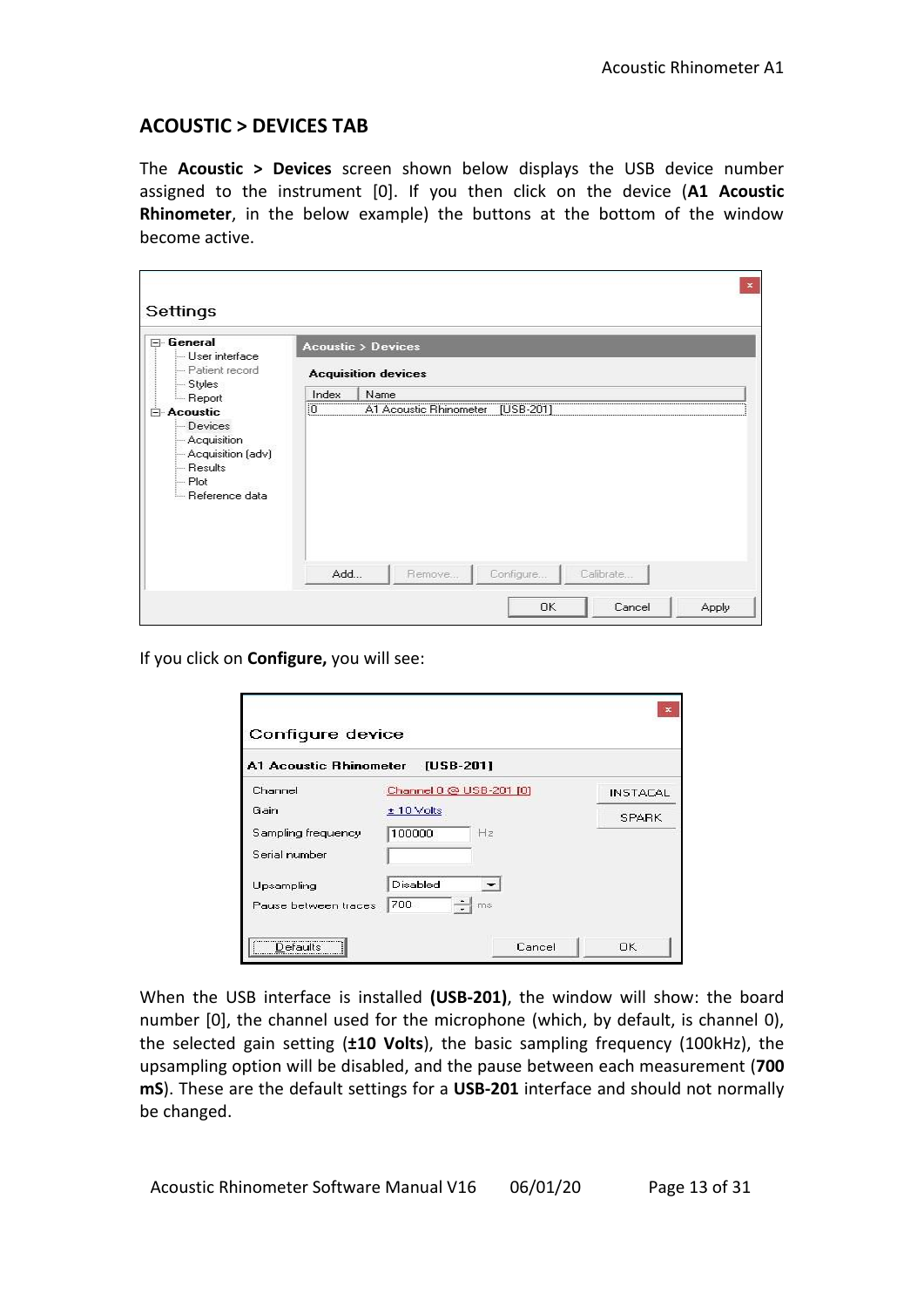**N.B. Earlier versions of the A1 may have also used a USB-1208FS interface,** in this instance the window will show: the board number [0] and the channel used for the microphone (0), the selected gain setting (**±1.25 Volts or +10 Volts**), also displayed are the basic sampling frequency (**46kHz**), the data processing upsampling equivalent (**100kHz**) and the pause between each measurement (**700 mS**).

|                        |                            |              | ▣ |
|------------------------|----------------------------|--------------|---|
| Configure device       |                            |              |   |
| A1 Acoustic Rhinometer | [USB-1208FS]               |              |   |
| Channel                | Channel 0 @ USB-1208FS [0] |              |   |
| Gain                   | $\pm$ 1.25 Volts           |              |   |
| Sampling frequency     | 46000<br>Hz                |              |   |
| Serial number          | Spark                      |              |   |
|                        |                            |              |   |
| Upsampling             | To 100 kHz<br>∣▼           |              |   |
| Pause between traces   | 700<br>ms                  |              |   |
|                        |                            |              |   |
| Defaults               |                            | Cancel<br>0K |   |

When you click on **Calibrate** in the test acquisition window, you should have the A1 powered up, with the calibration plug fully inserted into the A1 sound tube. An updated calibration file will be generated and saved to the default folder – the same directory to which the program was installed.

The **Add** and **Remove** buttons allow the interface to be changed, if, for instance, you have an NV1 Rhinospirometer, which you want to install on the same PC. Each interface will be assigned a different number by InstaCal, and, therefore, as the default setting for both instruments is board 0, one or other must be changed to allow both to work. Normally there is no need to alter these settings.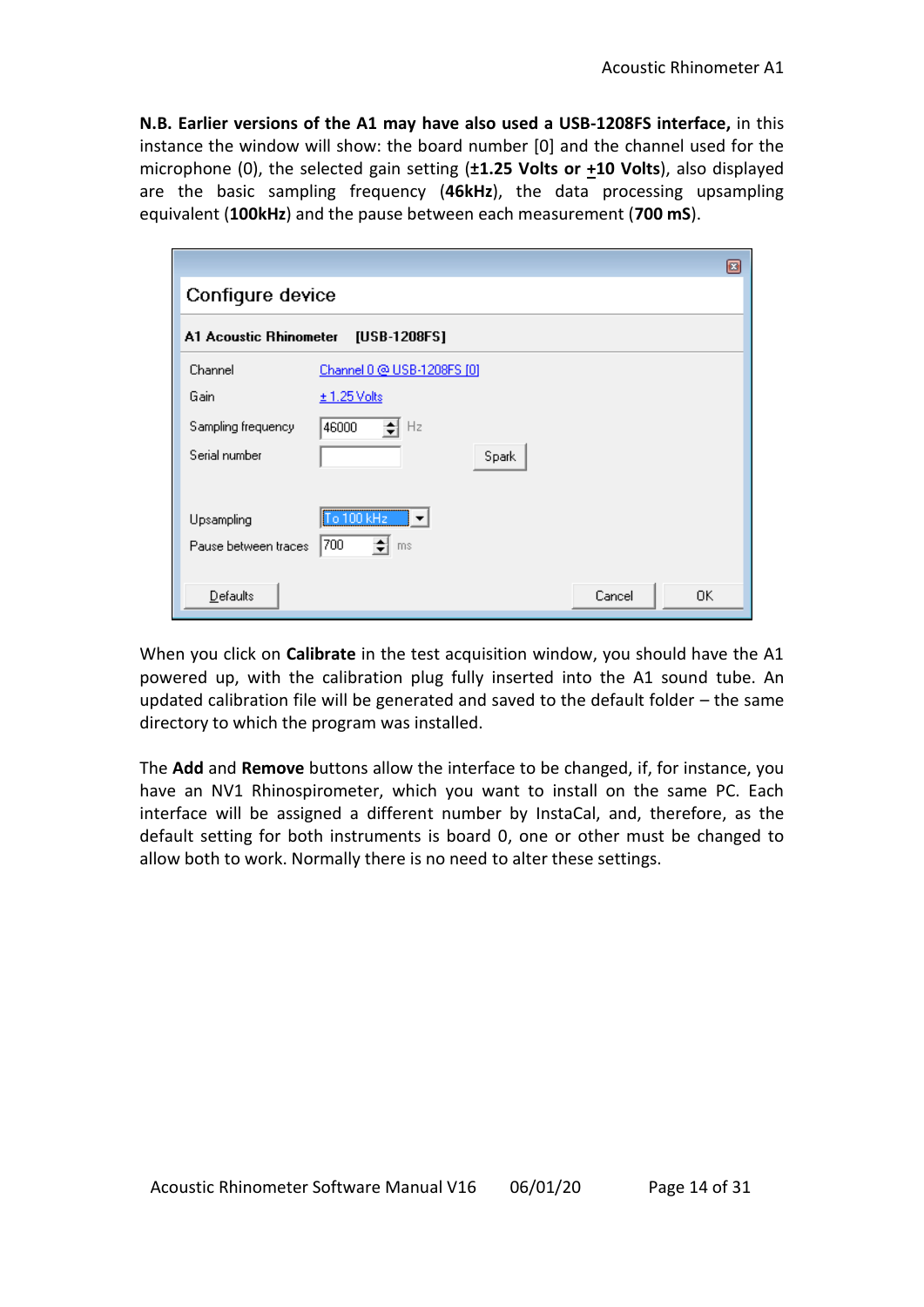#### **ACOUSTIC > ACQUISITION TAB**

| Settings                                                                                                                                                                                                             |                                                                                      |           |        |        | $\mathbf x$   |
|----------------------------------------------------------------------------------------------------------------------------------------------------------------------------------------------------------------------|--------------------------------------------------------------------------------------|-----------|--------|--------|---------------|
| ⊡- General<br>User interface<br>- Patient record<br>├─ Styles<br><sub>i</sub> Report<br><b>⊟ Acoustic</b><br>— Devices<br>-Acquisition<br>- Acquisition (adv)<br>— Results<br> — Plot<br><sup>i</sup> Reference data | <b>Acoustic &gt; Acquisition</b><br><b>Test defaults</b><br>Side<br>Number of traces | Left<br>4 | ▼<br>킄 |        | load defaults |
|                                                                                                                                                                                                                      |                                                                                      |           | 0K     | Cancel | <b>Apply</b>  |

**Side -** sets the side of the nose which is, by default, to be tested first.

When acquiring acoustic data, the information can be obtained from a single measurement or from the average of a series of curves. The item labelled **Number of traces** specifies what is to constitute a single test.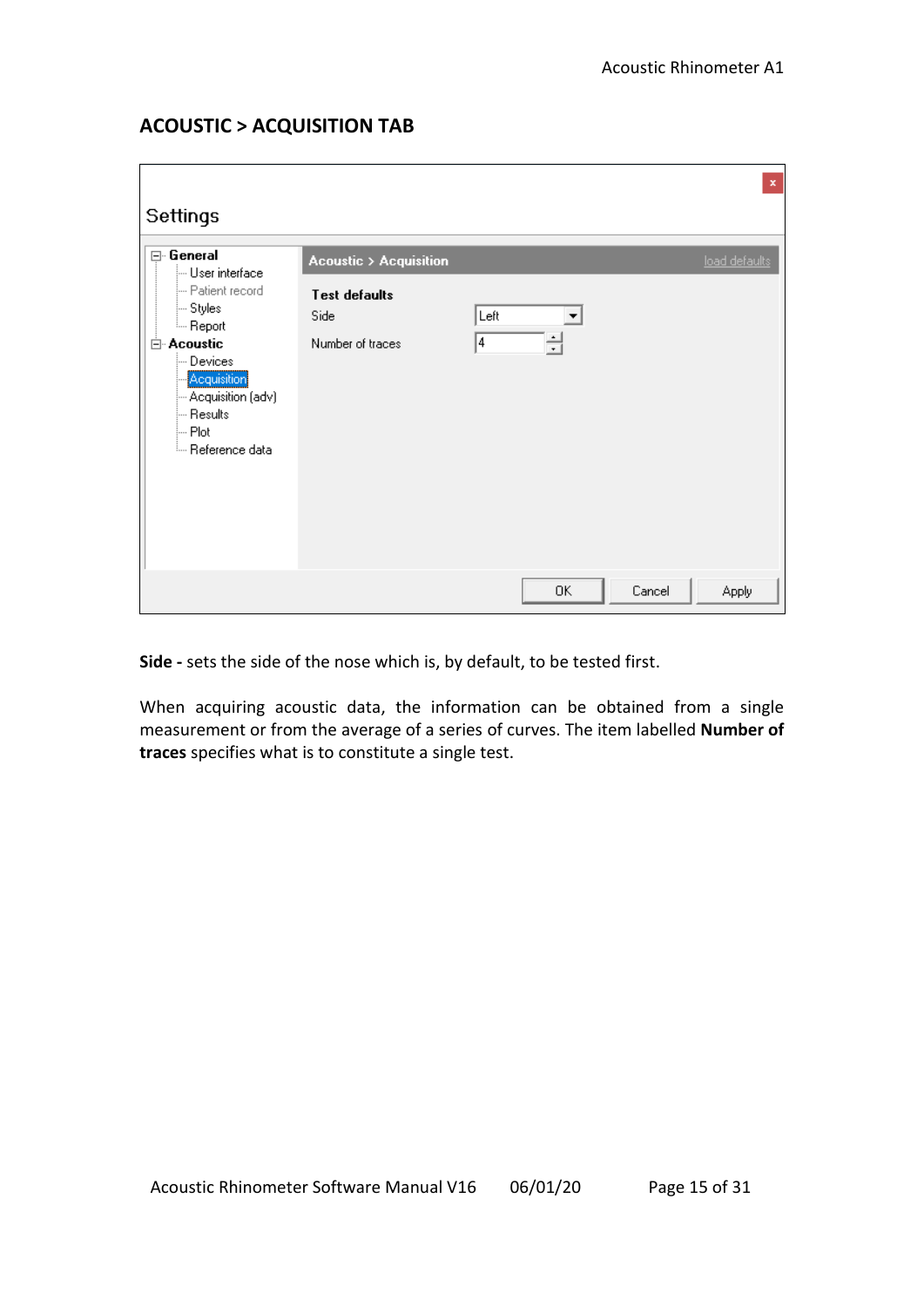#### **ACOUSTIC > ACQUISITION (ADV) TAB**

|                                                                                                                             |                                                 |              |                |                 | $\mathbf{z}$  |
|-----------------------------------------------------------------------------------------------------------------------------|-------------------------------------------------|--------------|----------------|-----------------|---------------|
| Settings                                                                                                                    |                                                 |              |                |                 |               |
| □ General<br>≔ User interface<br>— Patient record                                                                           | <b>Acoustic &gt; Acquisition (adv)</b>          |              |                |                 | load defaults |
| ⊱ Styles<br><sub>i</sub> Report                                                                                             | Data windows<br>Incident wave duration          | 10.8         | ms             | Max distance    | 25<br>ms.     |
| ⊟- Acoustic<br>≔ Devices<br>$-$ Acquisition<br>- Acquisition (adv)<br>i— Results.<br>l… Plot<br><sup>i</sup> Reference data | Reflected wave start<br>Reflected wave duration | 0.8 <br> 1.3 | ms<br>ms       |                 |               |
|                                                                                                                             | <b>Miscellaneous</b><br>Trigger level           | 2600         | units          | Stability       | 1             |
|                                                                                                                             | Starting point shift                            | Ю.           | units          | Attenuation     | 0.998         |
|                                                                                                                             | Zero adjust<br>Distance shift                   | 11<br>÷<br>2 | units<br>units | Sound tube area | 0.91          |
|                                                                                                                             | Nosepiece<br>Length                             | 4.5          | cm             |                 |               |
|                                                                                                                             |                                                 |              | 0K             | Cancel          | Apply         |

All the parameters set up within this dialog box are pre-set by GM Instruments, to give best possible performance on your system, and are stored on your program CD.

Every sound tube is different and, therefore, may have different setup parameters associated with it. Alternative small animal/child sound tubes will use different values as well.

The **Distance shift** factor allows a small lateral movement of the measured data curve to give the best fit when comparing a measurement made with an artificial nose against the theoretical line produced by the profile of an artificial nose. It effectively compensates for variations in the speed of sound under different conditions.

**Sound tube area**, **Zero adjust**, **Stability, Starting point shift** and **Attenuation** factors are adjusted to provide optimum results when setting up the system using with the artificial nose and straight tube, as recommended by the standardisation committee.

The **Max distance** factor is normally set to **25 mS** to limit the size of the files which are created and saved. Normally, scaling of the horizontal axis is set to run from  $-5$ cm to +15 cm, so the minimum requirement is a maximum distance of 20. If you want to measure further back, say to 25 cm, then the horizontal scale would need to be set to run from –5 to +25 and the maximum distance set to at least 30.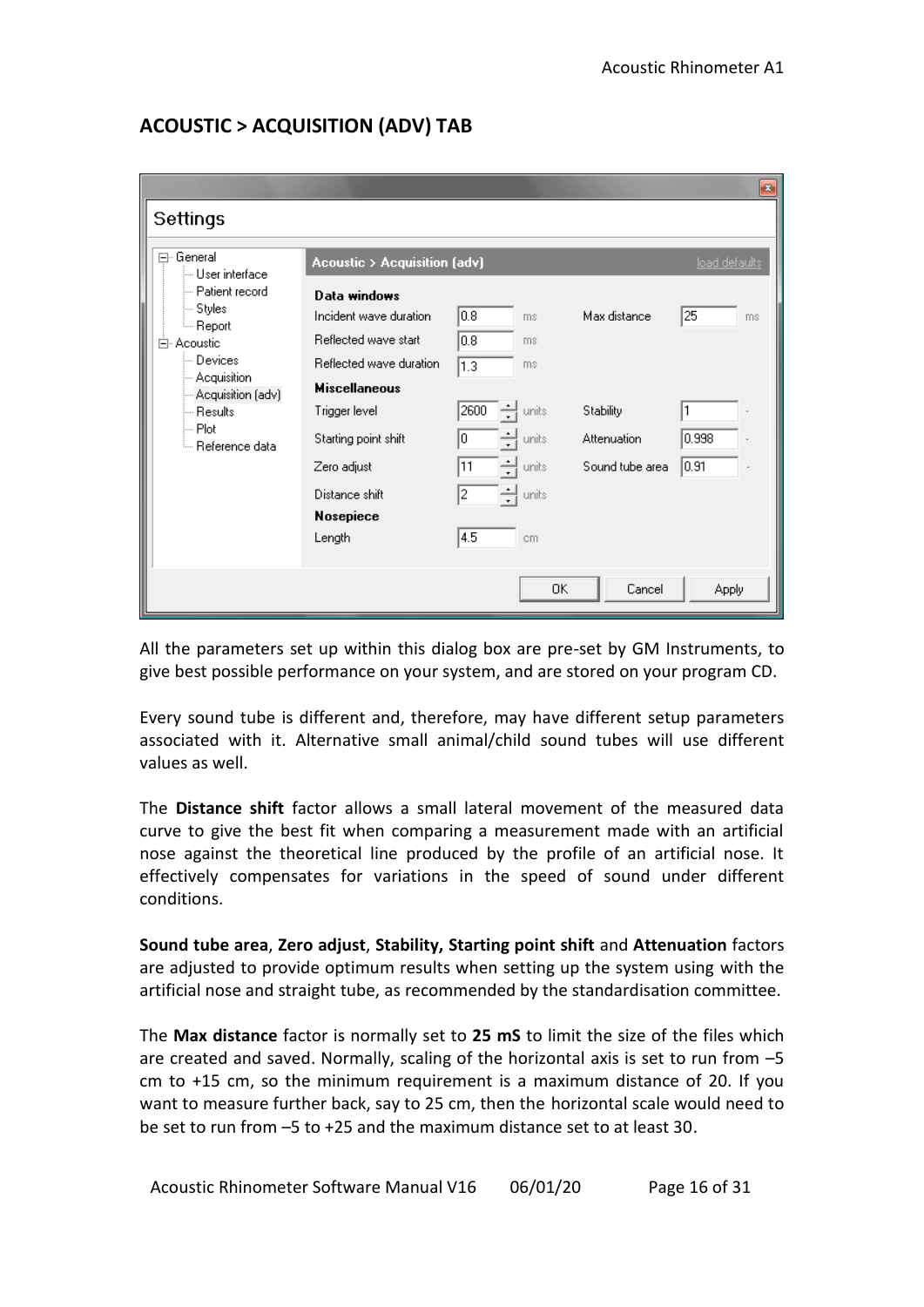If an improper data message is produced during acquisition the **Trigger level** factor can be reduced to allow measurements to be made.

**Data windows** parameters are based on the physical dimensions of every sound tube and are, therefore, constant for every sound tube.

**Nosepiece Length** allows you to tell the software what nosepiece you are using to let it adjust the graphical display accordingly – this will normally be 4.5 cm.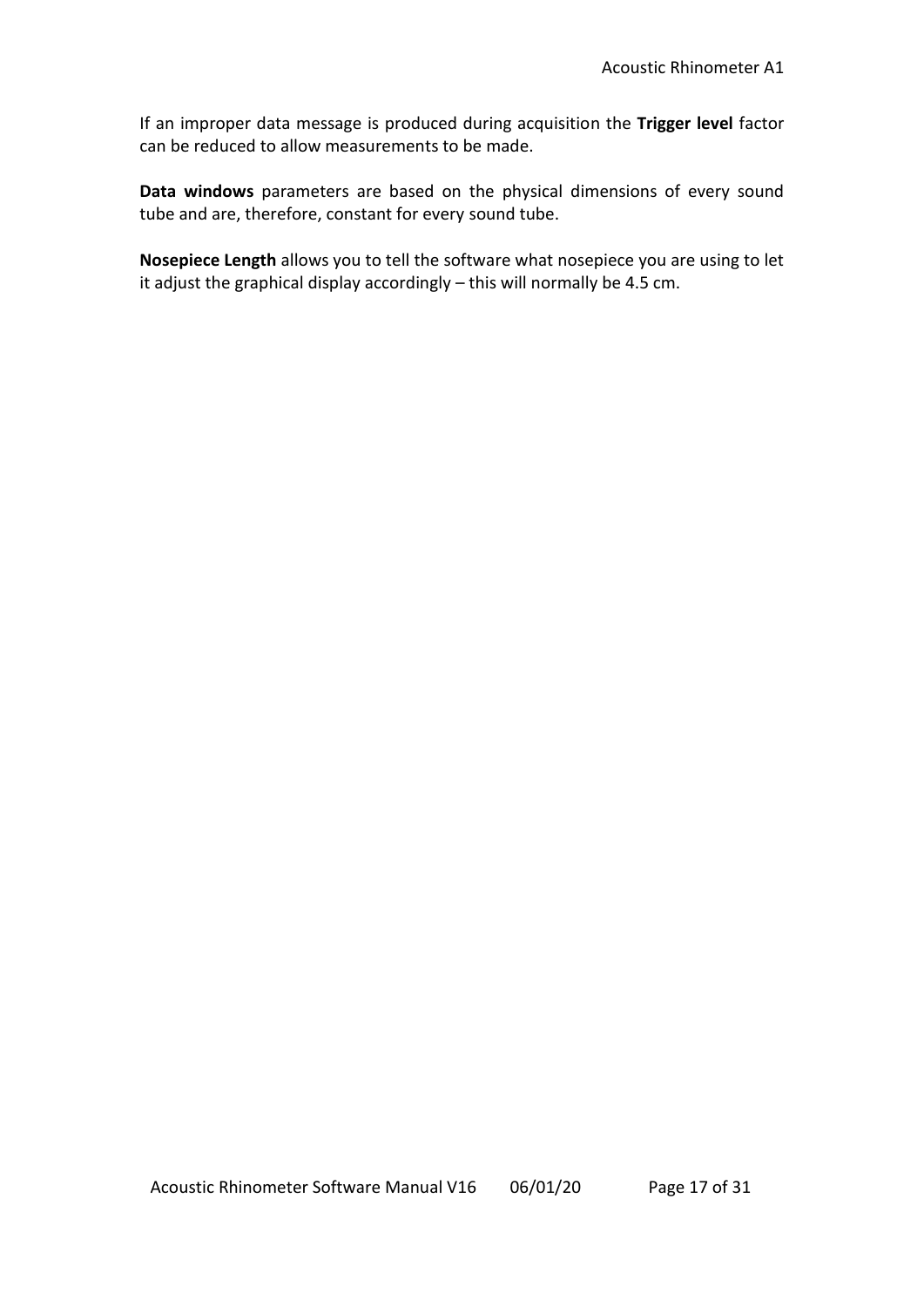#### **ACOUSTIC > RESULTS TAB**

|                                  |                                                                            |     |                                                                |       | B               |
|----------------------------------|----------------------------------------------------------------------------|-----|----------------------------------------------------------------|-------|-----------------|
| Settings                         |                                                                            |     |                                                                |       |                 |
| □ General<br>└─ User interface   | <b>Acoustic &gt; Results</b>                                               |     |                                                                |       |                 |
| — Patient record                 | <b>Volume calculation</b>                                                  |     | Cross-sectional area minima                                    |       |                 |
| ⊱ Styles<br><sup>i…</sup> Report | IO.<br>Start distance.                                                     | cm  | Start distance                                                 | 11    | cm              |
| ⊟- Acoustic                      | 5<br>Stop distance                                                         | cm. | Stop distance                                                  | 5     | cm.             |
| ≔ Devices<br>--- Acquisition     |                                                                            |     | <b>Hysteresis</b>                                              | 0.015 | cm <sup>2</sup> |
| - Acquisition (adv)<br>— Results | Comparison ranges                                                          |     | Comparison distances                                           |       |                 |
| l— Plot                          | $0.5.2 - 5$                                                                | cm  | 2,4                                                            |       | cm              |
| <sup>i</sup> Reference data      | Maximal 5 ranges: start-end. Separate<br>ranges with comma (e.g. 0-5, 2-5) |     | Maximal 5 values. Separate values with<br>comma (e.g. 3, 5, 7) |       |                 |
|                                  | <b>Miscellaneous</b>                                                       |     |                                                                |       |                 |
|                                  | Include totals<br>⊽                                                        |     |                                                                |       |                 |
|                                  | Include Minimal Cross-sectional Area (MCA)<br>▽                            |     |                                                                |       |                 |
|                                  |                                                                            |     |                                                                |       |                 |
|                                  |                                                                            |     | 0K<br>Cancel                                                   |       | <b>Apply</b>    |

**Volume calculation start distance** and **stop distance** specify the section of the nose over which you want to calculate a volume.

**Cross-sectional area minima** specifies the section of the nose over which you want to look for turning points, and **Hysteresis** specifies what constitutes a turning point.

**Comparison ranges** allows you to specify the volumes reported between up to 5 pairs of distances, when a comparison display is on screen.

**Comparison distances** allows you to specify up to 5 distances at which crosssectional areas will be reported when a comparison display is on screen.

#### **Miscellaneous**

The **Include totals** tick box is offered here to allow the standard result screen, when showing right and left side volumes etc., to also give a total nose figure. This summation may not be appropriate if you want to compare two right side or two left side measurements, and can therefore be switched off here.

Although the system will automatically report MCA1 and MCA2 (the first and second Minimum Cross-Sectional Areas found, starting from the front of the nose), it can also automatically determine which is the smallest and report it as MCA, if the box is ticked.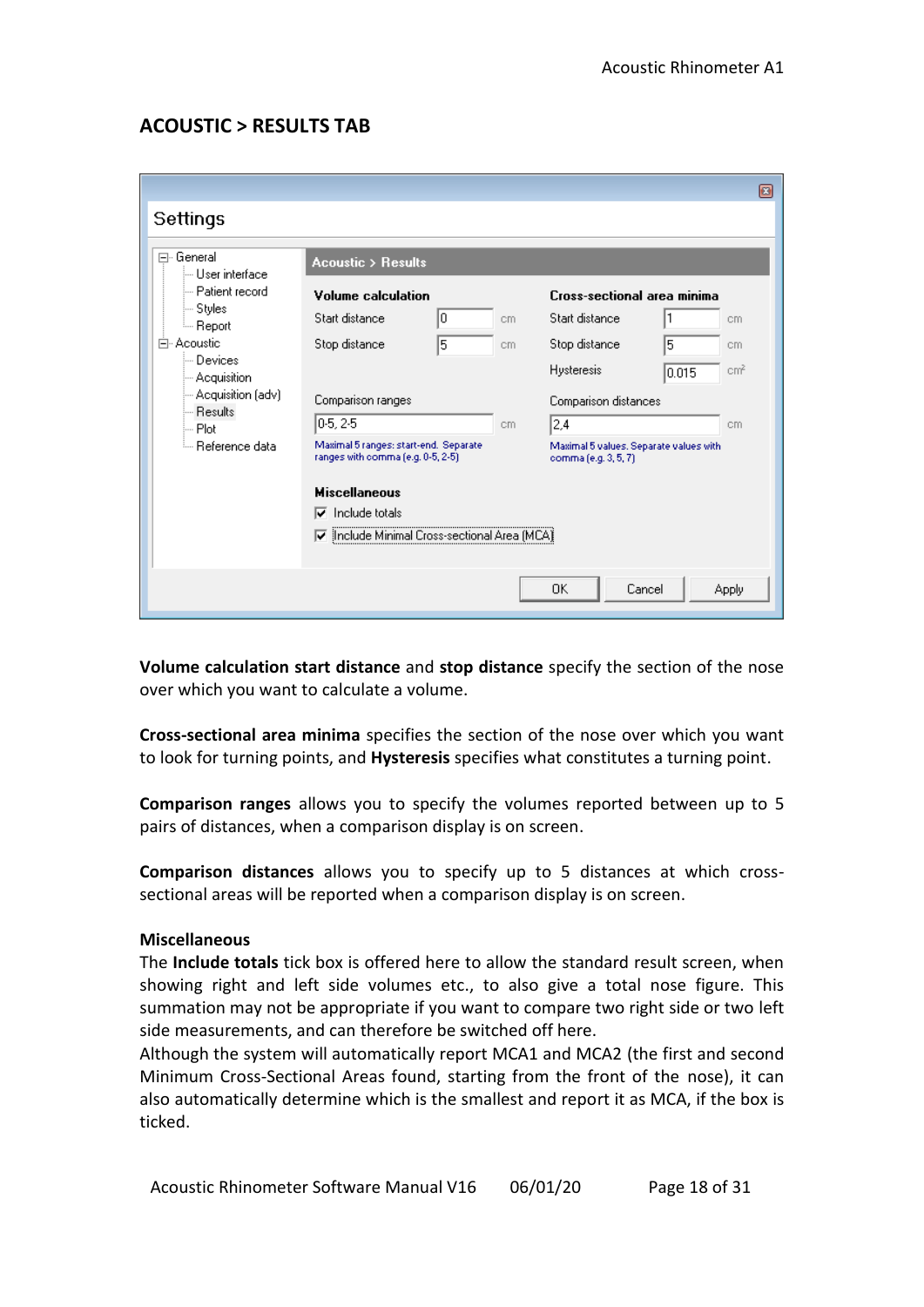#### **ACOUSTIC > PLOT TAB**

|                                |                                                     |                                    |                                   |             | ▣      |
|--------------------------------|-----------------------------------------------------|------------------------------------|-----------------------------------|-------------|--------|
| Settings                       |                                                     |                                    |                                   |             |        |
| □ General<br>└─ User interface | <b>Acoustic &gt; Plot</b>                           |                                    |                                   |             |        |
| — Patient record<br>⊱ Styles   | <b>Standard plot</b>                                |                                    |                                   | Linear plot |        |
| <sup>i…</sup> Report           |                                                     | Horizontal                         | Vertical                          | X-axis      | Y-axis |
| 白- Acoustic<br>⊟ Devices       | Scaling type                                        | Linear<br>$\overline{\phantom{a}}$ | Logarithmic $\vert \bullet \vert$ | 10          | -2     |
| $-$ Acquisition                | Minimum value                                       | -5<br>cm                           | 0.1<br>cm <sup>2</sup>            | 10          | 14     |
| Acquisition (adv) …            | Maximum value                                       | 15<br>cm                           | 10<br>cm <sup>2</sup>             |             |        |
| i— Results.<br>Plot            | Step size                                           | 1<br>cm                            | 0.1<br>cm <sup>2</sup>            |             |        |
| <sup>i</sup> Reference data    | Label frequency                                     | 싂m<br>1                            | ÷¦cm²<br>1                        |             |        |
|                                | Show origin value                                   | г                                  | ⊽                                 |             |        |
|                                | <b>Miscellaneous</b>                                |                                    |                                   |             |        |
|                                | □ Reverse left and right plots for comparison tests |                                    |                                   |             |        |
|                                |                                                     |                                    |                                   |             |        |
|                                |                                                     |                                    | OK.                               | Cancel      | Apply  |
|                                |                                                     |                                    |                                   |             |        |

The scaling for the distance and cross-sectional area axes can be set up here, for the **Linear plot** and the **Logarithmic plot**, comparison and analysis view screens.

**N.B.** A logarithmic scale should not be assigned a minimum value of zero.

#### **Miscellaneous**

A tick box is offered to allow the side used to display the left/right results to be switched for comparison tests.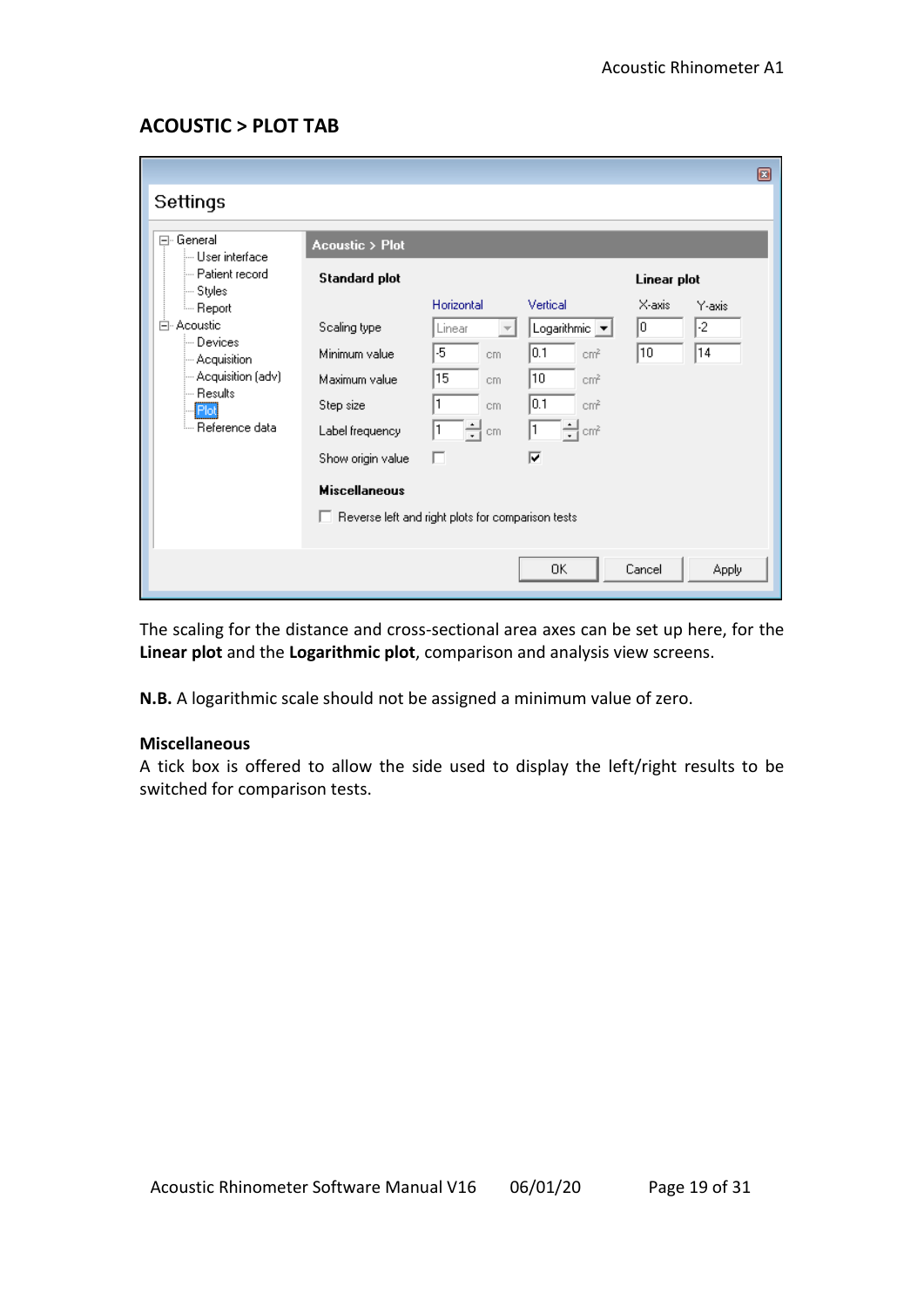#### **ACOUSTIC > REFERENCE DATA TAB**

| Settings                                                                                                                                                                                                                   |                                                                                                                                                                                                                                                                     |
|----------------------------------------------------------------------------------------------------------------------------------------------------------------------------------------------------------------------------|---------------------------------------------------------------------------------------------------------------------------------------------------------------------------------------------------------------------------------------------------------------------|
| ⊟- General<br>User interface<br>- Patient record<br>⊱ Styles<br><sup>≗…</sup> Report<br><b>⊟ Acoustic</b><br>— Devices<br>-- Acquisition<br>--- Acquisition (adv)<br>— Results<br>i--- Plot<br><sup>i</sup> Reference data | Acoustic > Reference data<br>load defaults<br><b>Standard nose</b><br>C:\Users\Support\AppData\Local\Programs\Acousti   <br>Datafile<br>$\overline{\nabla}$ Visible on screen<br>$\nabla$ Visible on printouts<br>Draw standard nose outline behind measured curves |
|                                                                                                                                                                                                                            | 0K<br>Cancel<br>Apply                                                                                                                                                                                                                                               |

Validation of system performance can be made by comparing a theoretical **Standard nose** curve, with that obtained when making a measurement on a **Standard nose** model.

The A1 GMNose allows such a system check to be made. The **Acoustic** > **Reference data** tab shown above, allows the appropriate theoretical curve to be drawn on the screen in a colour and line style specified in the **General** > **Styles** tab, under control of check boxes on this screen.

The **Datafile** used under normal circumstances is called GMNOSE.DAT and can be selected from file by clicking on the button to the right of the **Datafile** window. The selected data file can be shown on screen if **Visible on screen** is selected and can be seen on printouts if **Visible on printouts** is selected.

The **Datafile** is drawn behind measured curves provided the 3rd tick box is selected.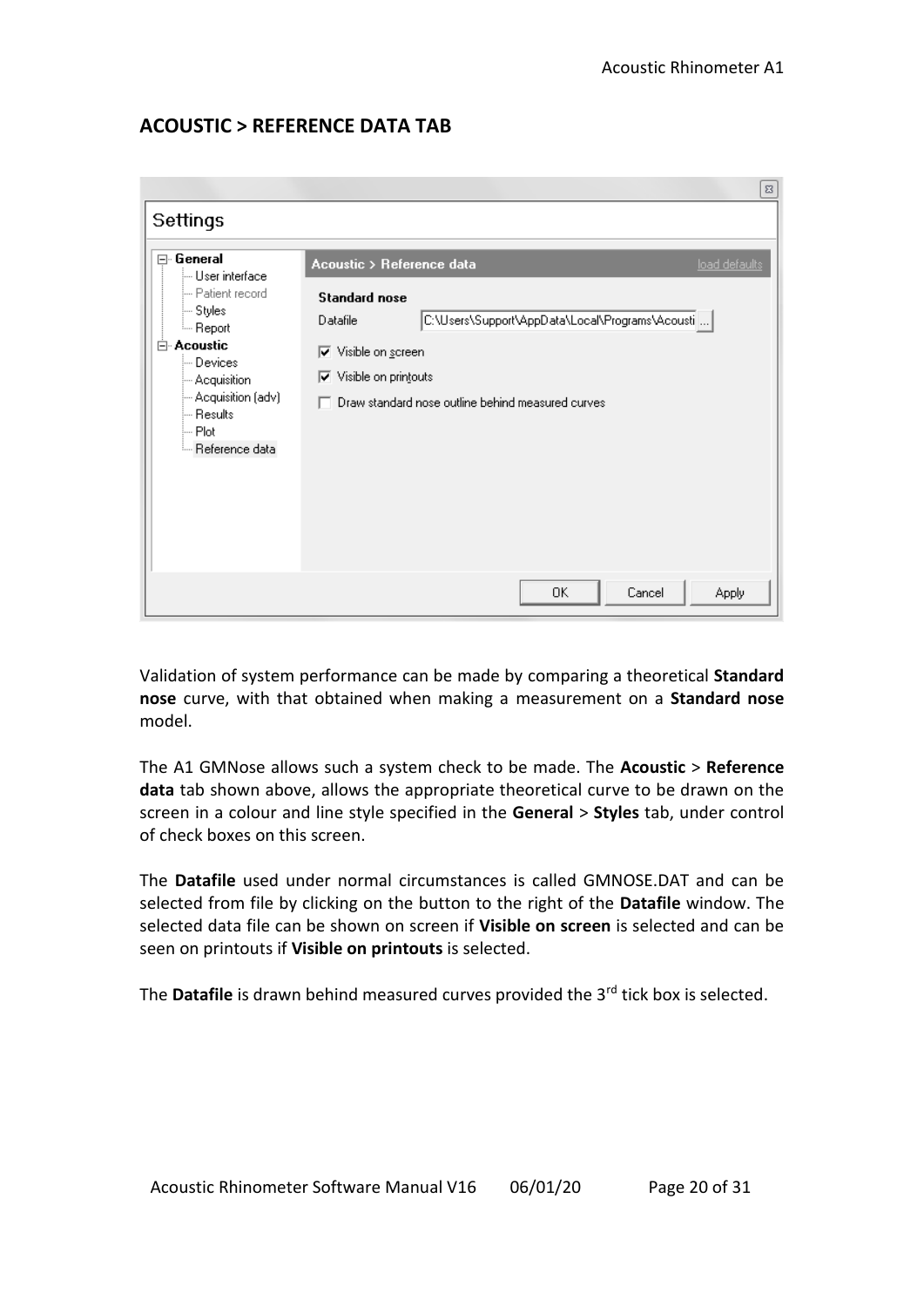### **STARTING A TEST**

#### **TO PREPARE FOR MEASUREMENT ON A NEW SUBJECT**

- 1. All current patient information and test results are cleared when the program is started, or if, having performed other measurements, you click on the **New** button.
- 2. In either event the cursor is set to the first field in the patient record window.
- 3. You can then enter the required patient details. Pressing the tab key after entering information in each field will take the cursor to the next one.
- 4. To make measurements (acquire), click on the Acoustic icon on the top toolbar.

#### **TO PREPARE FOR MEASUREMENT ON A REPEAT SUBJECT**

- 1. Click **Open** and then, using the dialog box offered, go to the folder you store your results in and click on the appropriate subject's file name.
- 2. You will then be able to examine the patient details and check that you have the correct subject by clicking on the **Patient record** tab. Clicking on the **Tests** tab will show you all previous test dates and results for that patient.

| △ Open               |                          |                             |      |                | x      |
|----------------------|--------------------------|-----------------------------|------|----------------|--------|
| Look in:             | A1RHINO                  |                             | ▼    | $+$ a at $E$ . |        |
|                      | Name                     | Date modified               | Type | <b>Size</b>    | ∸      |
| <b>Recent Places</b> | test6_10.ACD             |                             |      |                |        |
|                      | test22.ACD               |                             |      |                |        |
|                      |                          | Binary_Test_output.ACD      |      |                |        |
| Desktop              | <b>PRE</b>               |                             |      |                |        |
|                      | POST <sub>.1</sub>       |                             |      |                |        |
| richard              | A1rhinolong              |                             |      |                | Ξ      |
|                      | POST.2                   |                             |      |                |        |
|                      | POST.3                   |                             |      |                |        |
| Computer             | POST.4                   |                             |      |                |        |
|                      | POST.5                   |                             |      |                |        |
|                      | a1rhino                  |                             |      |                |        |
| <b>Network</b>       | <b>ExtraAcousticBits</b> |                             |      |                |        |
|                      | <b>TestCurves</b>        |                             |      |                |        |
|                      | File name:               | test22.ACD                  |      |                | Open   |
|                      | Files of type:           | Acoustic data files (*.acd) |      |                | Cancel |
|                      |                          |                             |      |                |        |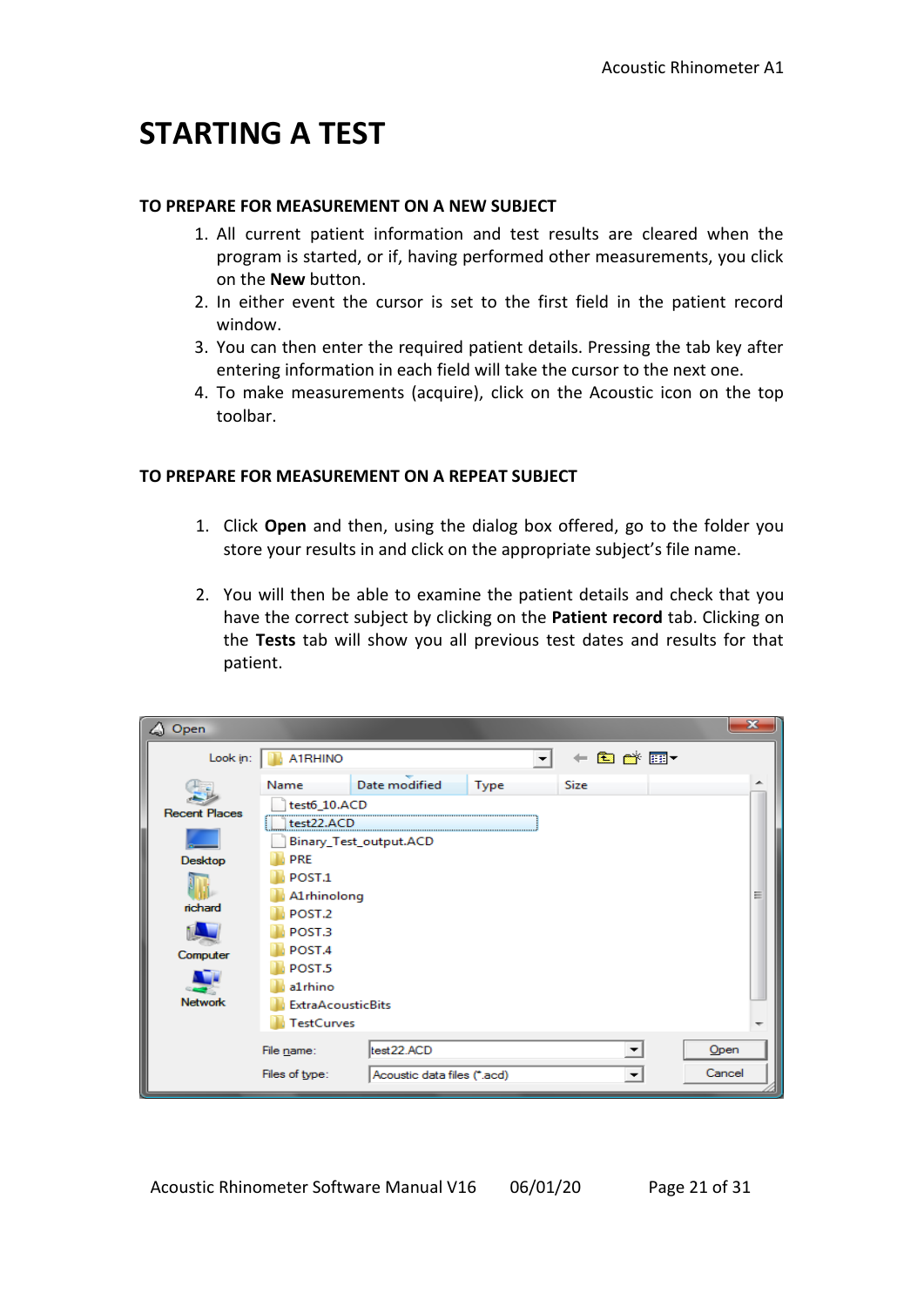#### **TO MAKE A NEW ACOUSTIC RHINOMETRY RECORD**

Click on the Acoustic icon on the top bar and one of the following two windows will appear:

1) If no calibration file is found you will be prompted to **Calibrate**. With the A1 switched on and the calibration plug securely fitted to the end of the sound tube, click on the button marked **Calibrate.**



2) If a calibration file is found, you will see the screen below and can proceed to testing, or alternatively you can refresh the calibration by ensuring the A1 is switched on and that the calibration plug is correctly fitted, and clicking on the button marked **Calibrate.**



Acoustic Rhinometer Software Manual V16 06/01/20 Page 22 of 31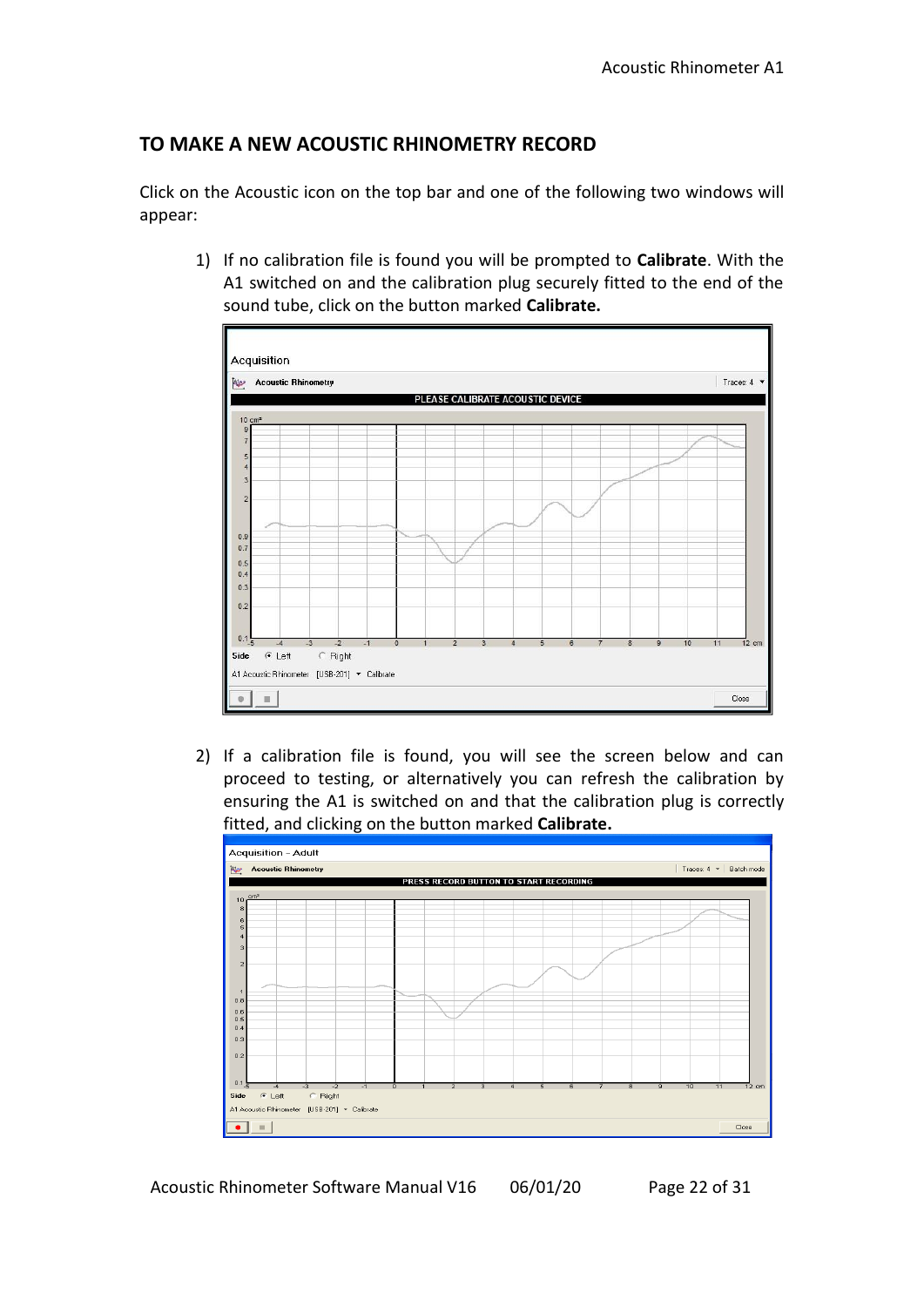- 3) On the top bar, the number of **traces** representing a test can be changed from the default number (4). If you have a clinical/research version you can also switch on **Batch mode** to allow result validation (see page 28 for more details). The facility **Trigger on zero flow** is a specialised feature used in conjunction with a research-based combined acoustic and rhinomanometer sound tube.
- 4) Confirm that the side you want to test is selected (**left or right**), and once the patient is connected, click on the button with the red spot on it or, provided the mouse cursor is within the acquisition screen and you have this setting selected, your mouse middle button to begin the acquisition.
- 5) Once the pre-set number of measurements has been taken the system will stop taking in data, will show you the resultant curves, each of which is drawn in a different colour, and will add the test to the test list for that subject.



- 6) If any curve is obviously bad it can be de-selected by clicking in the appropriate check box in the **Traces** section on the right of the screen.
- 7) Comments can be added in the box found on the bottom right hand side of the screen by clicking **Edit…**, or removed by clicking on **Clear**.

Acoustic Rhinometer Software Manual V16 06/01/20 Page 23 of 31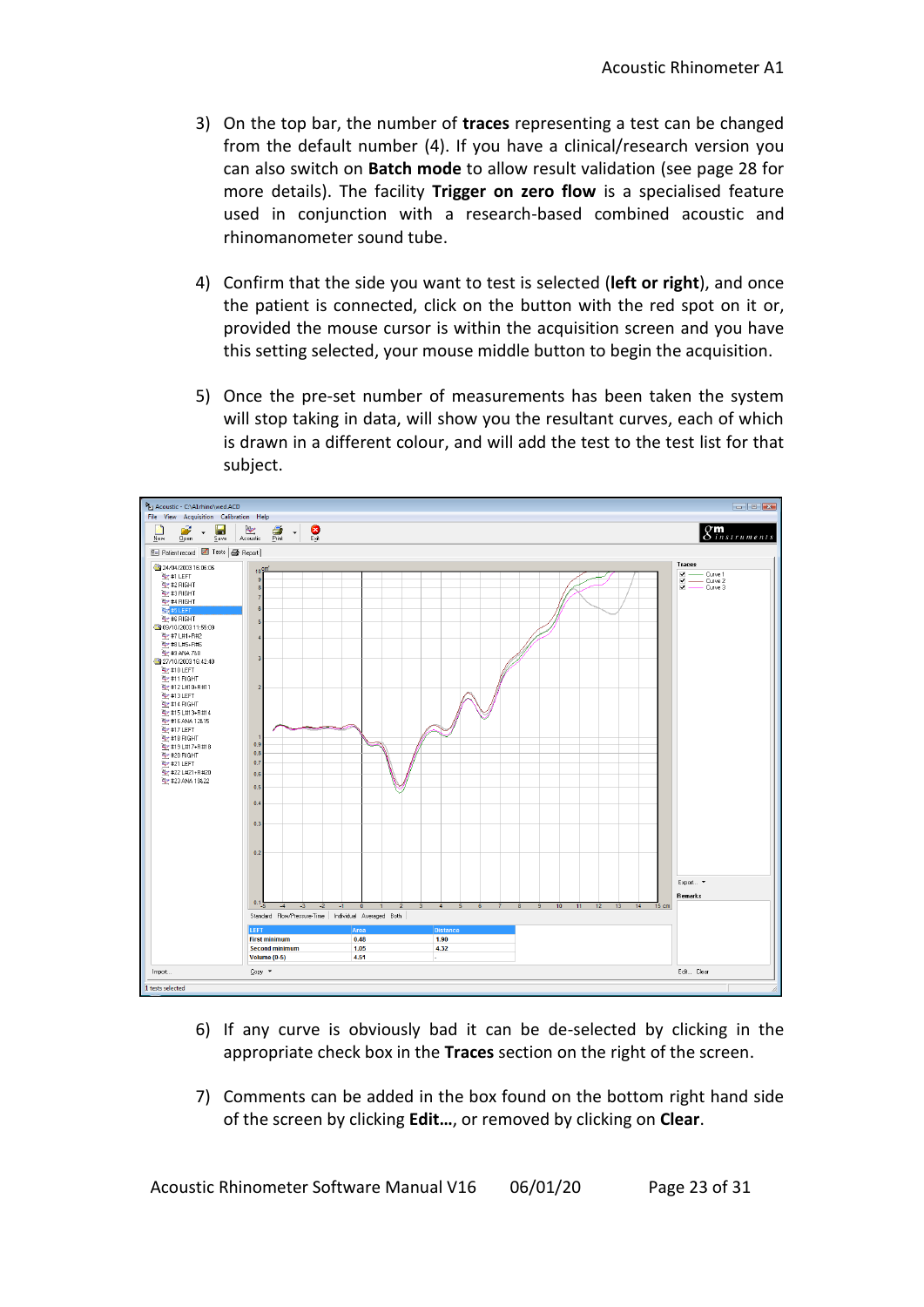- 8) If required, additional testing can be done, or the current test can be printed by clicking on **Print**, or it can be saved by clicking on **Save** – if a full screen printout is required, the desired test should be highlighted and **Print on full page** should be selected by clicking on the arrow next to the **Print** icon.
- 9) The **Output** tab can be used to create a printout consisting of a number of curves selected by clicking in the check box on the left of the test list.
- 10) Additional facilities available from the screen includes:
	- **Import** --- This allows you to merge data from two saved files
	- **Export** --- This allows the raw data to be sent to a text file
	- **Copy** --- This allows the calculated values to be put on the clipboard, ready to be pasted into a spreadsheet

#### **TO COMPARE TEST RESULTS (L/R AND L/R-PRE AGAINST L/R-POST)**

If you want to create a complete nose record from Left-side and Right-side results:

- 1) Select the **Tests** tab
- 2) Click on a Left test using the left mouse button
- 3) Hold down the ctrl key and click on the desired Right test using the left mouse button - both tests will now be highlighted. Release the ctrl button, right-click on either test result and click on **Create comparison test**
- 4) A new test entry is created which shows the Left curve and the Right curve, which can be displayed in a number of different ways by selecting different toggle buttons, which are found below the graph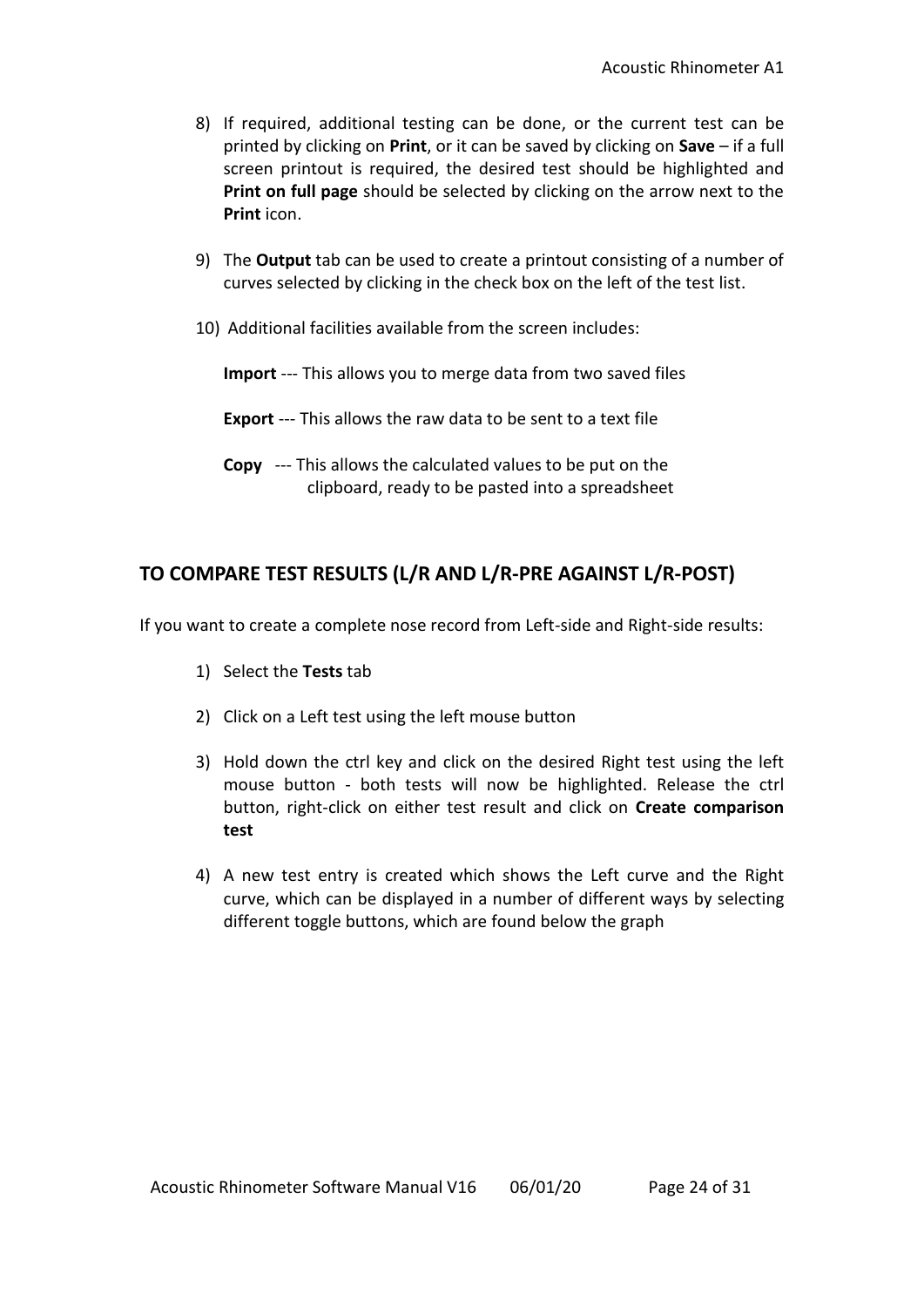

The above illustration shows a L/R comparison test, displayed in **Report** style.

If you want to create a test which compares two Left side or Right-side results:

- 1) Select the **Tests** tab
- 2) Click on the test you want to use as the baseline test using the left mouse button
- 3) Hold down the ctrl key and click on the test you want to be the comparison test using the left mouse button. Both tests will now be highlighted. Click on one of the tests using the right mouse button and from the drop-down menu, click on **Create comparison test**
- 4) A new test entry is created called **COMP**, which shows both curves. This can be displayed in a number of ways, which can be toggled via buttons beneath the central window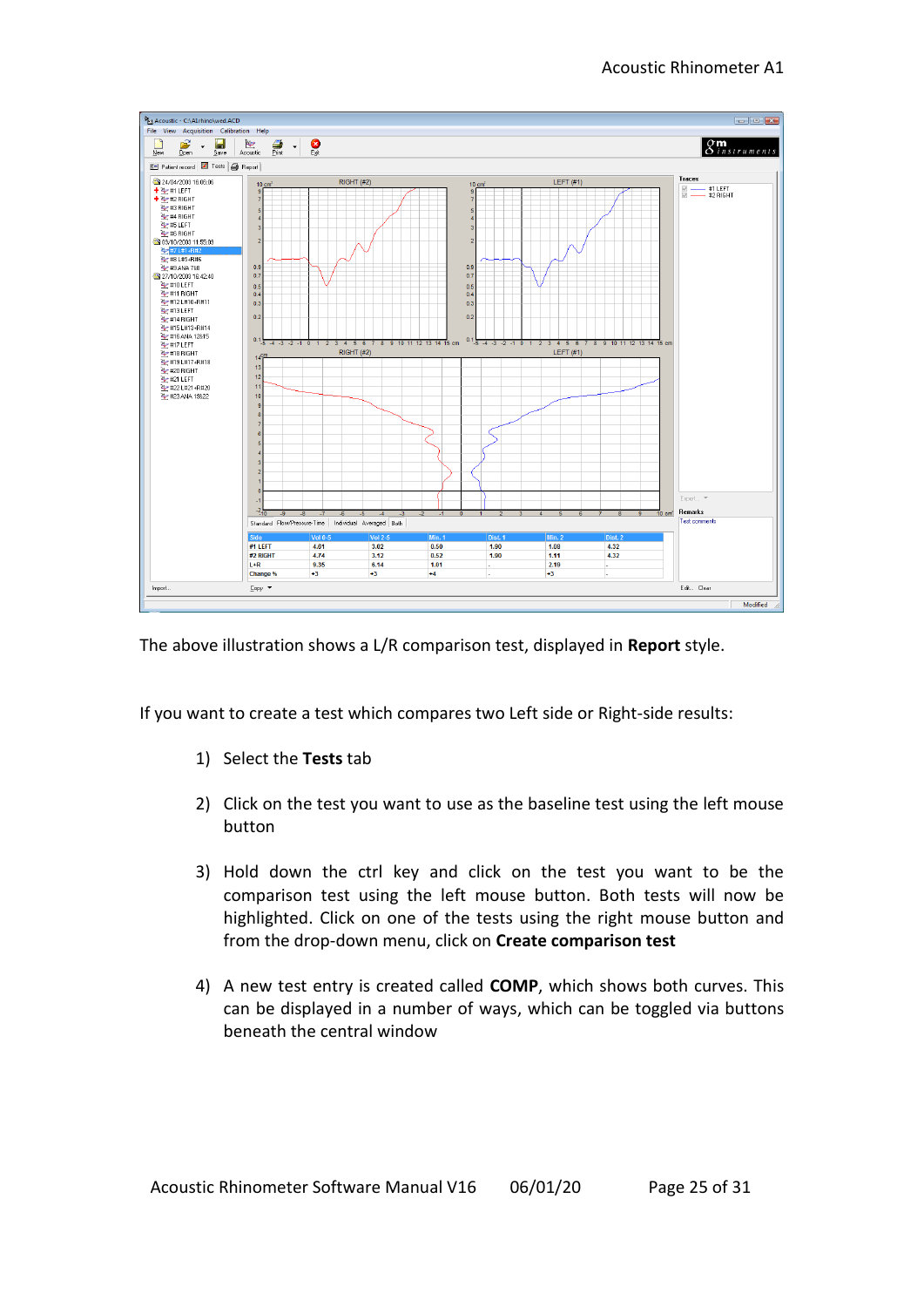It is also possible to compare a pair of total nose records. In this case one pair (L+R) record is designated as the baseline result and a second pair (L+R) is designated as a comparison result (colours and line styles for these are specified in the **Style** tab).

Left-click on one L+R curve to designate it as the baseline, then hold down the ctrl key and click on the L+R curve you wish to compare against. Right-click on either test and select **Compare** to produce a new record entry.

This new record is called an **ANALYSIS** record. When selected, a detailed examination of the two sets of results is possible, and the % change at different points is calculated.

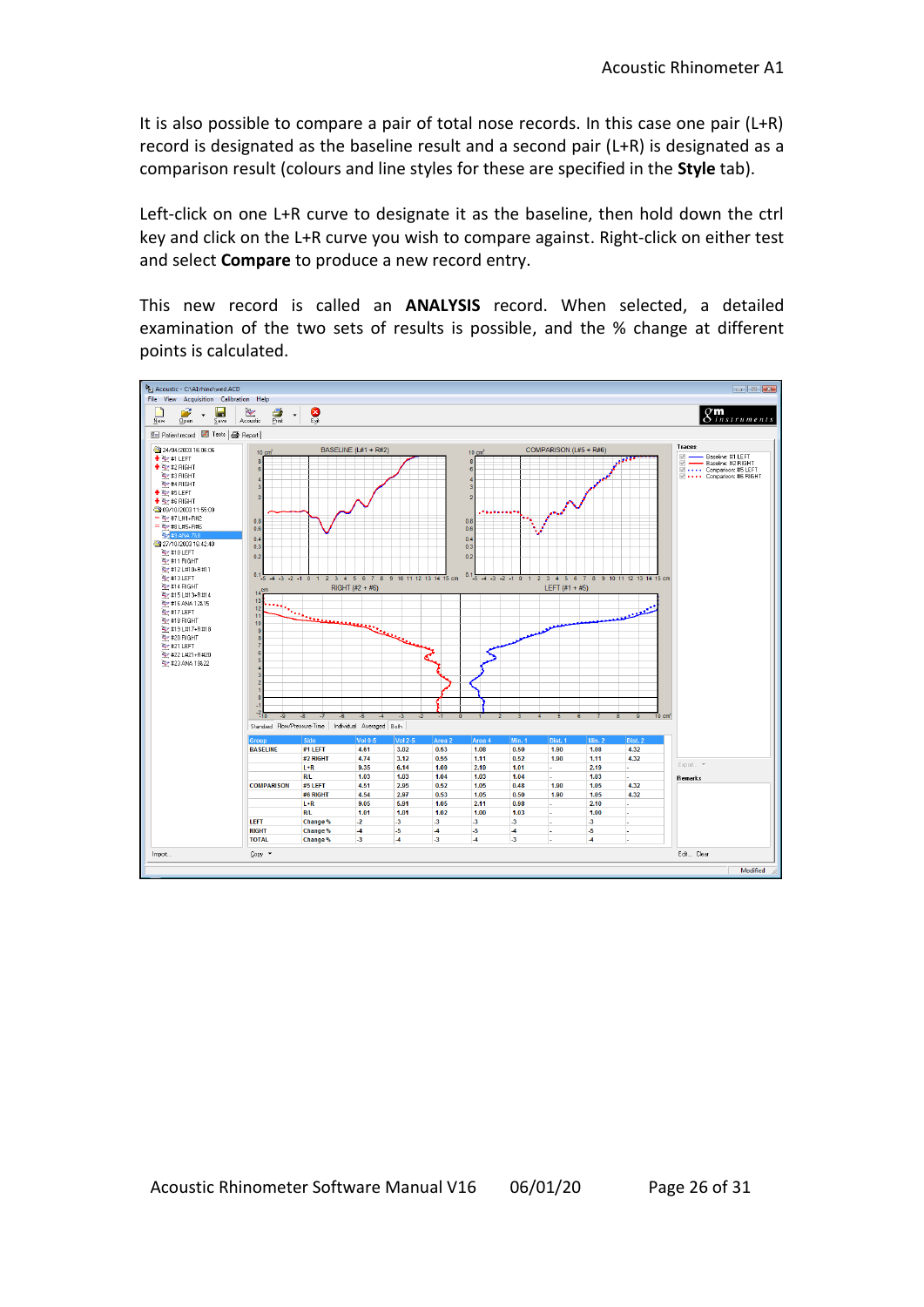## **TO DELETE A TEST RESULT**

Select the test result to be deleted from the test list using the left mouse button to view it on screen, then right-click on the test and, from the menu which appears, select delete.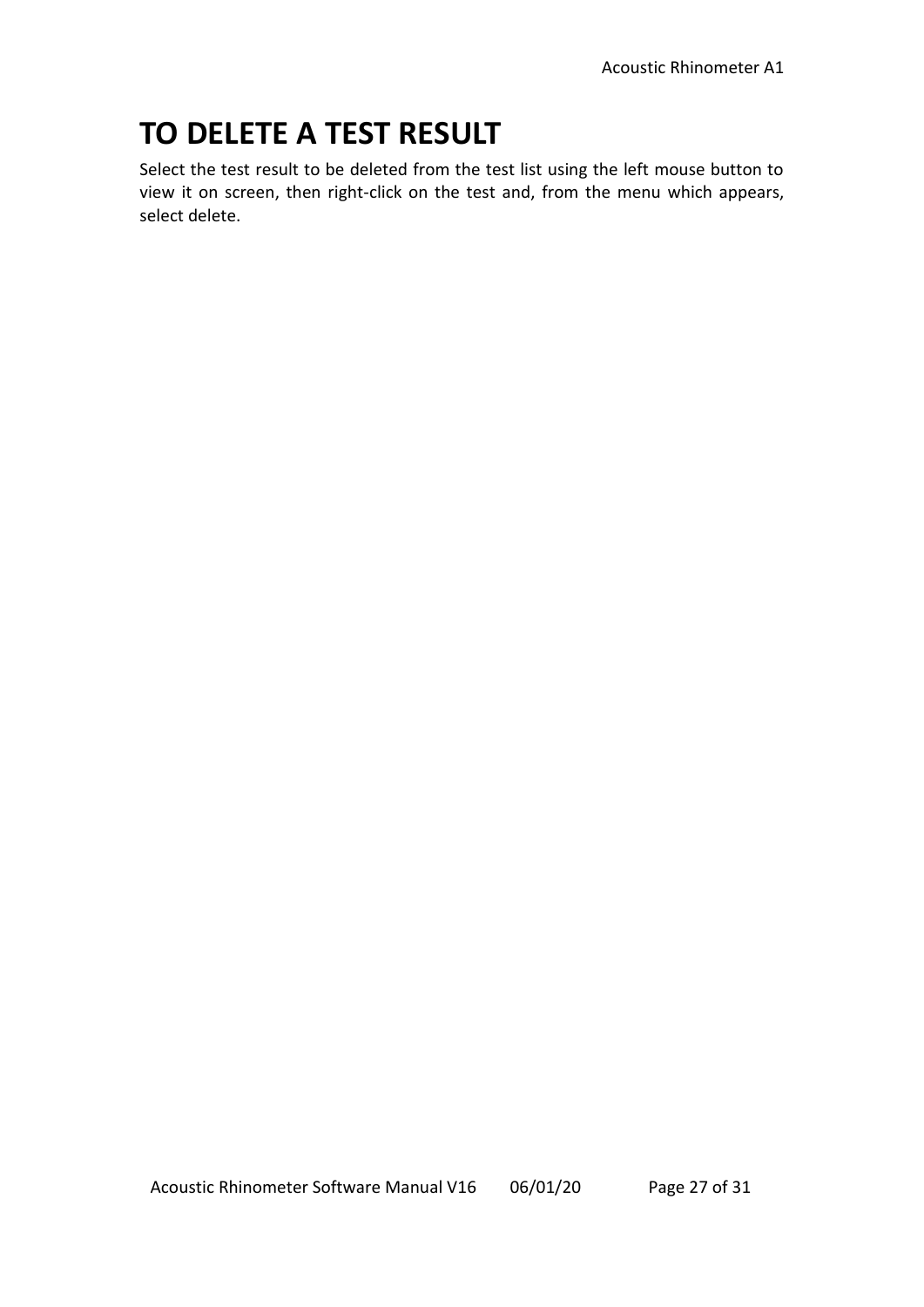## **BATCH TEST FACILITY (CLINICAL/RESEARCH VERSION ONLY)**

Validation of test results is a facility which has proved to be invaluable in many situations. In acoustic rhinometry result variation is normally caused by distortion of the nose or leakage in the connections to it.

The batch test facility has been incorporated into the Clinical/Research version of the program in order to allow users to check for these sources of result variation.

The program offers the possibility of switching on the **Batch** process when you go into the acquire screen, by clicking on **Batch mode** in the top right corner of the window. An additional section of window is then added to the acquire screen, where a number of pieces of information will be added as test results are taken.



At the end of the first test **Start batch** will be shown in the progress dialog box. At this point the subject should be disconnected from the equipment, and then reconnected.

The red button in the bottom left corner should be clicked on again to start part two. Once completed, a coefficient of variance figure (**CV**) will be shown in the progress box, while additional information such as the mean resistance, standard deviation between values, and the **CV** figure are shown in the results section.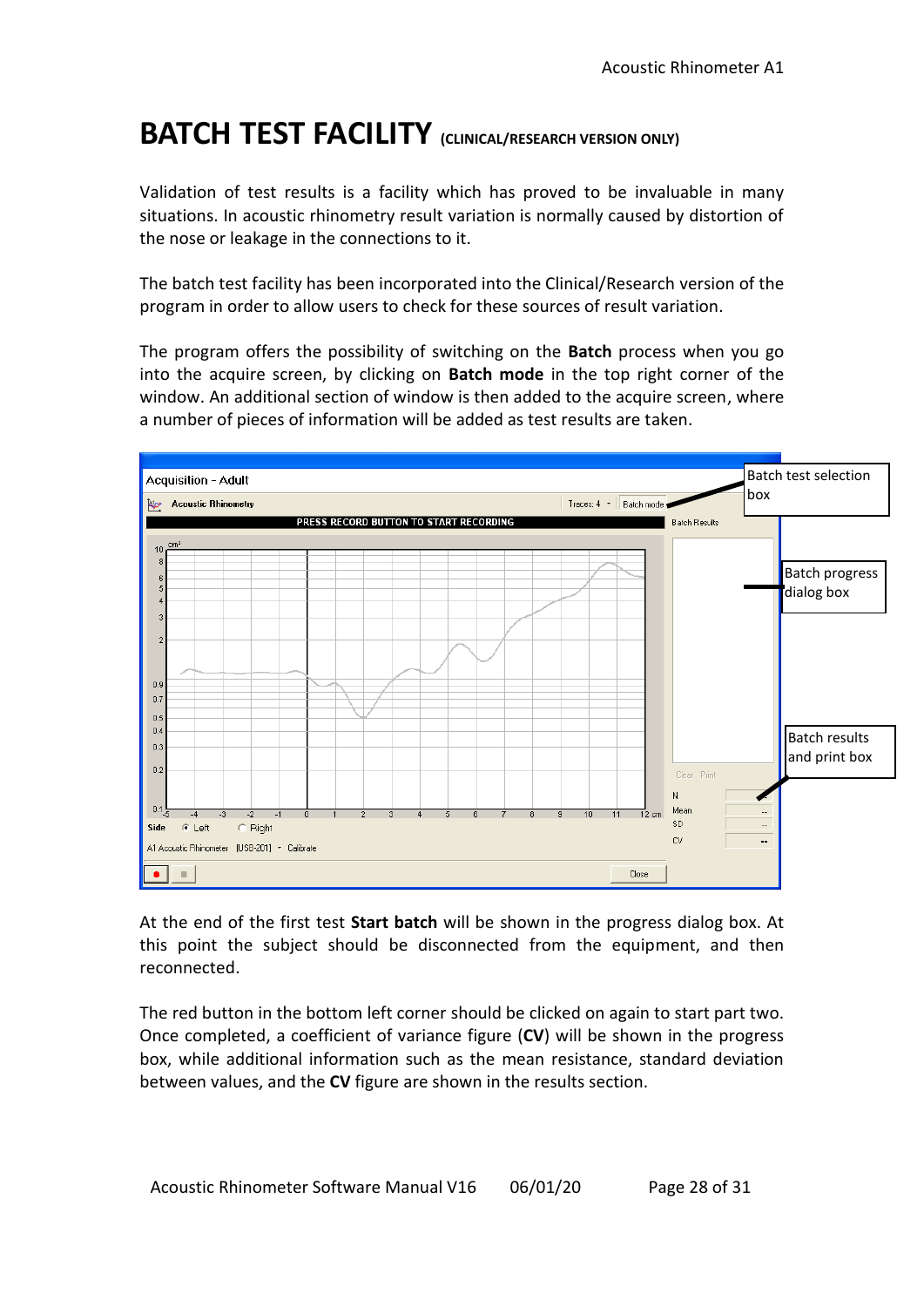If the **CV** figure is low then there is a strong likelihood of the values being accurate, as the chance of creating the same distortion or leakage twice in succession is remote.

However, additional tests can be added to the batch (with the subject disconnected between each) if you want further re-assurance.

The batch values can be printed directly without any possibility of modifying the data by clicking on the batch print button.

When you close the batch test window, the tests are transferred to the normal test list for further examination and permanent storage.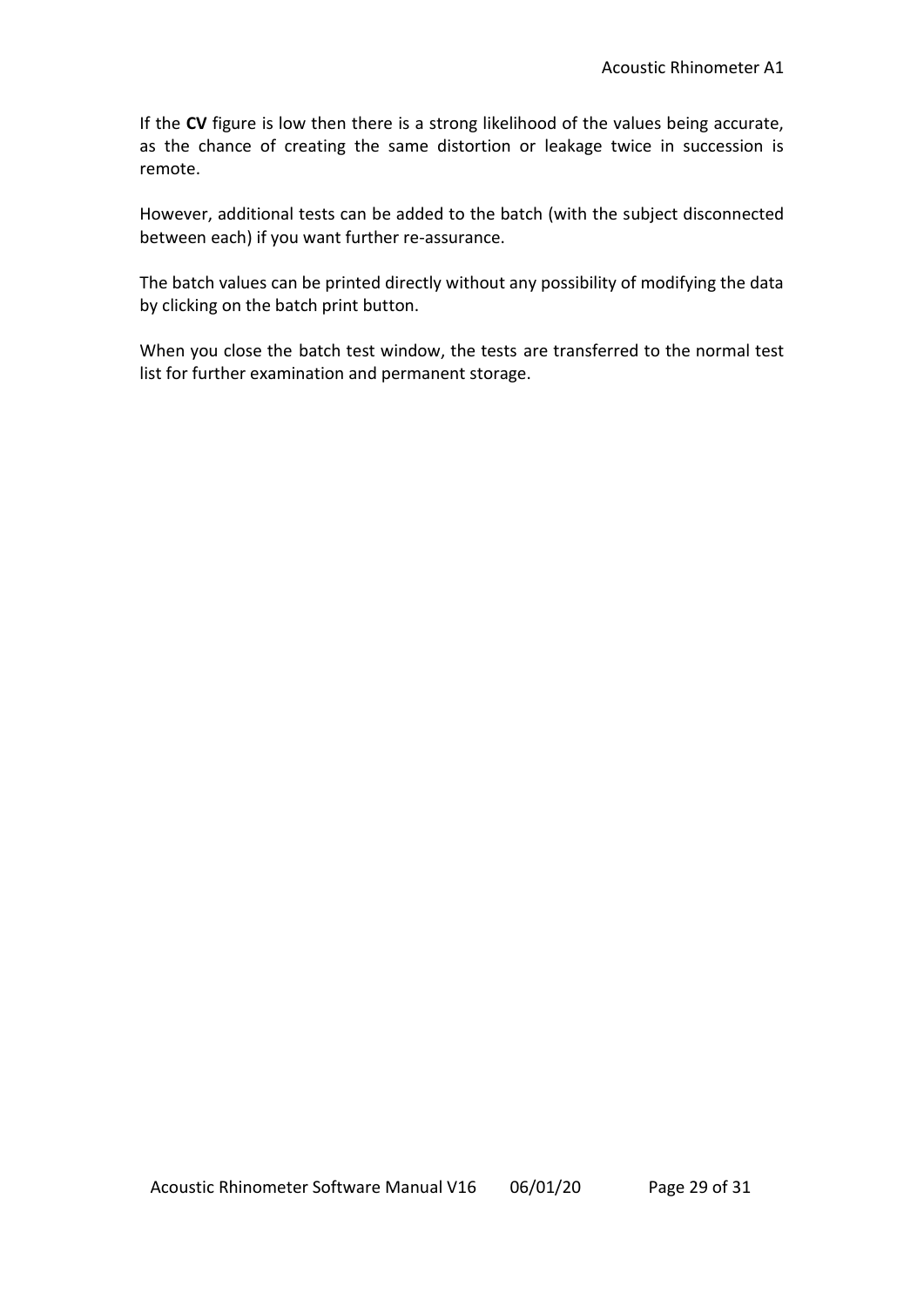## **DATA EXPORT FACILITY (CLINICAL/RESEARCH VERSION ONLY)**

#### **STANDARD PRINTOUTS**

Graphical and numerical information can be outputted in the form of printed records either directly from the **Tests** screen by selecting the records required and clicking on the **Print** button, or as a composed report by clicking on the **Output** tab and selecting the records you want on your report. These can be viewed on the right of the screen prior to clicking **Print**.

#### **SCREEN TRANSFERS**

A single tap on your keyboard's **Print Scrn** key will transfer the contents of the screen to the clipboard, which can then be pasted into other record-keeping systems.

#### **DATA OUTPUT**

Numerical information can also be outputted from Clinical/Research versions of A1 in two ways.

1) Cross-sectional area values at pre-set time intervals:

This is done by saving a record or group of records to a file of type .DAT. The .DAT format saves cross-sectional area values sequentially at a fixed distance interval, which depends on the acquisition rate. At the standard sampling rate of 100kHz, area values are presented every 1.73 mm along the distance axis.

| Save As                                                |                                                                                                                                                 |                                        |                          |             | $\mathbf{x}$   |  |
|--------------------------------------------------------|-------------------------------------------------------------------------------------------------------------------------------------------------|----------------------------------------|--------------------------|-------------|----------------|--|
| Save in:                                               | A1RHINO                                                                                                                                         |                                        | $\overline{\phantom{a}}$ | ←自合國▼       |                |  |
| <b>Recent Places</b><br>Desktop<br>richard<br>Computer | Name<br>nose47L1.DAT<br>AnimalDec.dat<br>animal.dat<br>wjf.dat<br>goldL1.dat<br>gold.dat<br>goldnose.dat<br>A1child.dat<br><b>PRE</b><br>POST.1 | Date modified                          | <b>Type</b>              | <b>Size</b> | ▴<br>Ξ         |  |
| <b>Network</b>                                         | A1rhinolong<br>POST.2<br>POST.3<br>File name:<br>Save as type:                                                                                  | test2.DAT<br>A1 acoustic files (*.dat) |                          |             | Save<br>Cancel |  |

Acoustic Rhinometer Software Manual V16 06/01/20 Page 30 of 31